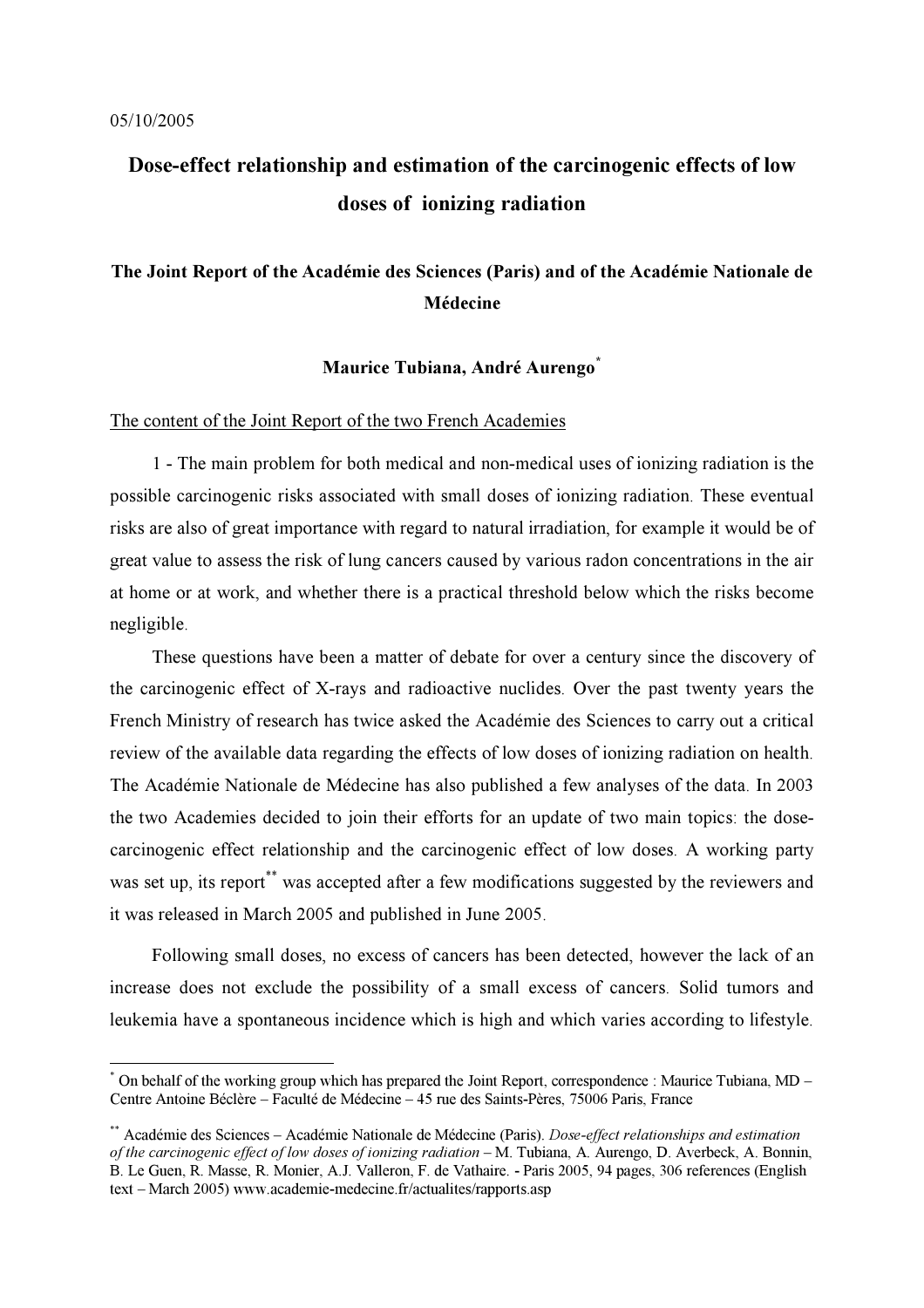Moreover, the possible increase in this incidence following irradiation is relatively low, so the studies must have sufficient statistical power, which requires large cohorts. Moreover, in large populations confounding factors are present and they must be taken into account by appropriate statistical methods because their specific effect can be much greater than the effect of radiation. Thus the effect of low doses remains doubtful. For example, in a study investigating the risk of lung cancer due to radon in homes, not taking smoking into account would make the results impossible to interpret. However, it is highly unlikely that putative carcinogenic risks could be estimated or even established for low doses through case-control studies or the follow-up of cohorts. Even for several hundred thousands of subjects, the power of such epidemiological studies would not be sufficient to demonstrate the existence of a very small excess in cancer incidence or mortality adding to the natural cancer incidence. Because of these epidemiological limitations, the only method for estimating the possible risks of low doses (< 100 mSv) is extrapolation from carcinogenic effects observed between 0.2 and 3 Sv.

A linear no-threshold relationship (LNT) is often used for that purpose. The LNT model, used in 1956 by Russell to evaluate the radio-induced mutations in the germ cell line in the mouse, was introduced between 1960 and 1980 for the purposes of regulation in radioprotection with regard to all mutagenic and carcinogenic effects in humans. At that time, LNT was considered a convenient pragmatic relationship but not a model based on scientific data. In the 1960s, the International Commission of Radioprotection (ICRP) introduced it because it allows the addition of sequential irradiation delivering low or high doses of radiation received by an individual whatever the dose rate and the fractionation. Thus it greatly simplifies accounting in radioprotection. However, gradually LNT was interpreted as meaning that the carcinogenic risk is proportional to the dose and that even the smallest dose induces a cancer risk. Thus the LNT has been used for assessing the effect of low and very low doses. This procedure has become a dogma in many radioprotection circles, but the validity of the LNT has been challenged over the past decade for two main reasons: a) the meta-analyses of the animal data have shown the absence of any carcinogenic effect of doses below 100 mSv, b) scientific progress has revealed the complexity of carcinogenesis, and the diversity and effectiveness of the responses of a cell to irradiation. Indeed, a cell is not passively affected by the accumulation of lesions induced by ionizing radiation. It reacts through several mechanisms.

2 - The rapidly growing knowledge in molecular biology and radiobiology during the last decade should lead us to examine the validity of the implicit assumptions on which the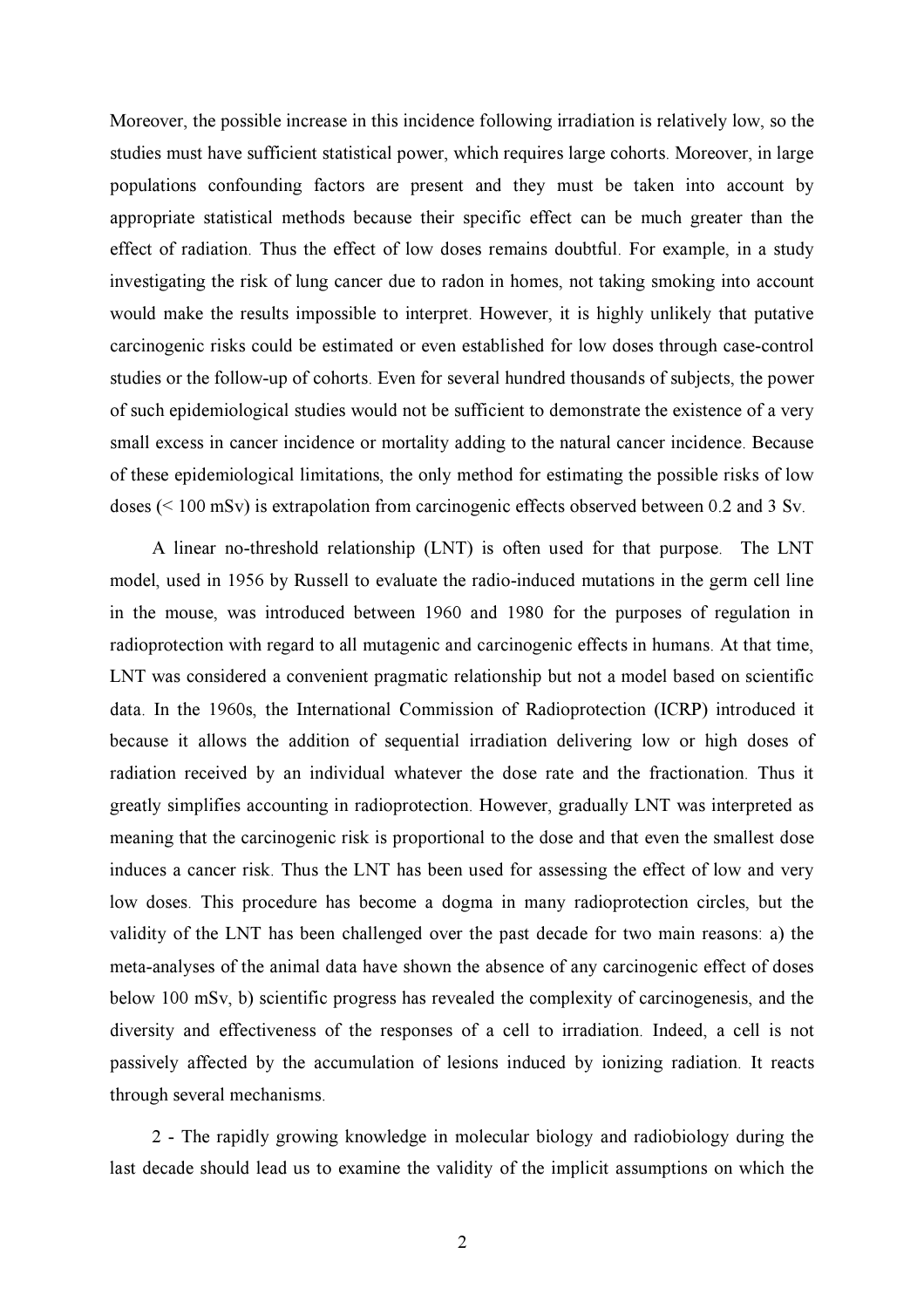use of LNT has been based for assessing the carcinogenic effect of low doses (< 100 mSv) and *a fortiori* of very low doses ( $\leq 10$  mSv) on the basis of that observed in the range of doses of 0.2 to 3 Sv. The LNT model postulates that the cell reacts in the same way regardless of dose rate and dose, which implies that the probabilities of death and mutation (per unit dose) and the contribution to carcinogenesis of each physical event remains constant irrespective of the number of lesions in the cell and in the neighboring cells. This constancy implicitly admits several hypotheses:

- a) In the range of the doses and dose rates under consideration, there is no physical, chemical or biological interaction between the effects caused by the various tracks of ionizing particles in a cell.
- b) Any absorbed dose of energy in a cell nucleus leads to a proportional probability of mutation. The probabilities of successful repair or misrepair (per dose unit) are always the same, whatever the number of lesions in the same cell. There should be no impact of dose or dose rate. Similarly, the probability of apoptosis does not vary with dose.
- c) Any DNA lesion has the same probability of giving rise to a cancer, irrespective of the number of other lesions in the same cell and the neighboring cells.

These hypotheses are not consistent with current *radiobiological knowledge* which shows that cells do not remain passive when they are irradiated either by solar UV or by ionizing radiation. Moreover intercellular communication systems inform a cell about the presence of an insult in neighboring cells.

2.1 The oxidative stress induced by the irradiation induces several defense mechanisms against the reactive oxygen species. The reactive oxygen species, formed by water radiolysis induced by irradiation, damage some cell constituents and produce oxidative stress. This oxidative stress stimulates enzyme systems that detoxify active species of oxygen formed and induces the synthesis of enzymes that destroy them. In parallel, oxidative stress also activates numerous signaling pathways.

2.2 The physico-chemical events caused by an irradiation trigger a series of signals and reactions that can profoundly alter the fate of the DNA lesions. It is not the initial physicochemical events that change, but their outcome. The defense mechanisms induced in a cell depend on the number and the nature of the cellular damage. Modern transcriptional analysis of cellular genes using microarray technology reveals that, without modification of the genome, numerous genes are activated or inhibited following doses much lower than those for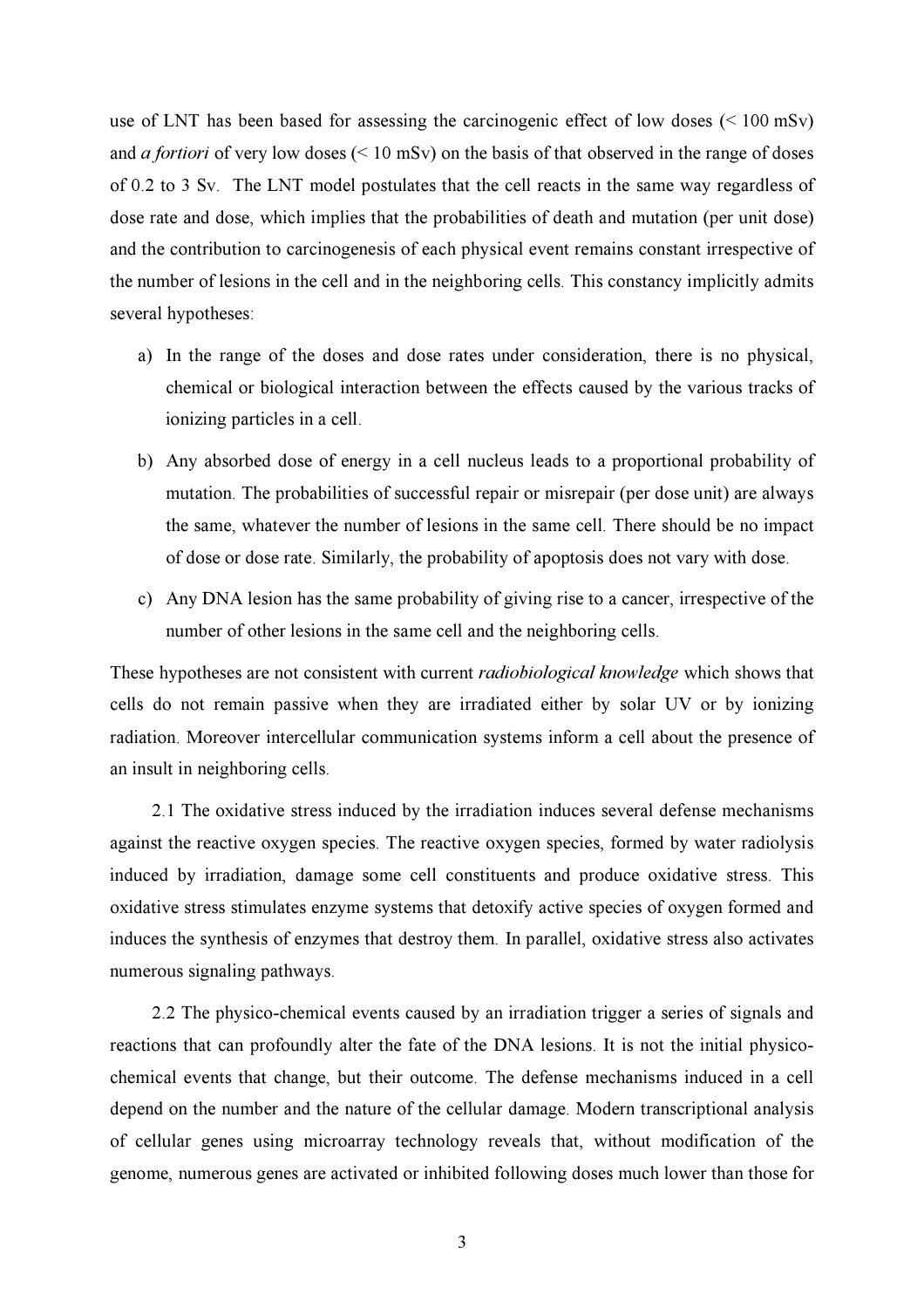which mutagenesis is observed (Mercier 2004). Moreover, depending on the dose and the dose rate, not the same genes are transcribed. Different signaling systems are activated, in yeast and mammalian cells, after passage of an electron damaging cytosol (MAP kinases), mitochondria, nucleus (protein kinases). In the nucleus, different levels of DNA damage lead to the activation of different families of genes (Amundson et al 2003, 2005, Bishay et al 2001).

DNA damage or modifications of the chromatin are detected by signaling proteins. The activity of these proteins is modulated by the number of lesions (and therefore by the dose, the dose rate and LET) and by messages from neighboring cells. These proteins activate phosphokinase transmitters, in particular the protein encoded by the ATM gene (which is mutated in ataxia-telangiectasia) and the ATR gene. In turn, these transmitters modulate the action of proteins involved either in cell cycle control (the interruption of which promotes repair) and DNA repair, or in triggering apoptosis.

Studies carried out with the DNA micro-array technique in yeast show that continuous irradiation, at a dose rate of 20 mGy/h, i.e. lower than the level of irradiation that causes a detectable biological effect (lethal, mutational), is enough to change intracellular signaling without modifying the genome and to activate or inhibit numerous genes involved in the general metabolism and in defenses against ionizing radiation. Such mechanisms bring into play defenses at doses of the same order as those due to natural irradiation, which makes it possible to reduce or prevent its potentially harmful effects. The dose rate determines the average time interval between physical hits; it has a major effect on the cellular response. In general, the biological effects of irradiation (lethality, mutagenesis, chromosomal aberration, etc.) decrease as the dose rate decreases. This may be due to the fact that when the dose rate is low, the number of DNA damages simultaneously present in the cell is limited. Conversely, a high dose rate leads to the simultaneous presence of a large number of damages. This high local density of damages interferes with the coordinated action of repair systems, and also increases the probability of error prone endjoining due to the presence of several double strand breaks (DSBs) in a restricted volume.

 2.3 These conclusions regarding differences in the efficacy of the protection system are supported by various experimental or clinical data, which highlight the impact of repair on the biological consequences of irradiation:

2.3.1 The effectiveness of DNA repair systems is evidenced by the lack of any reduction in the mutagenic and lethal effect as the dose rate decreases in the cell lines in which the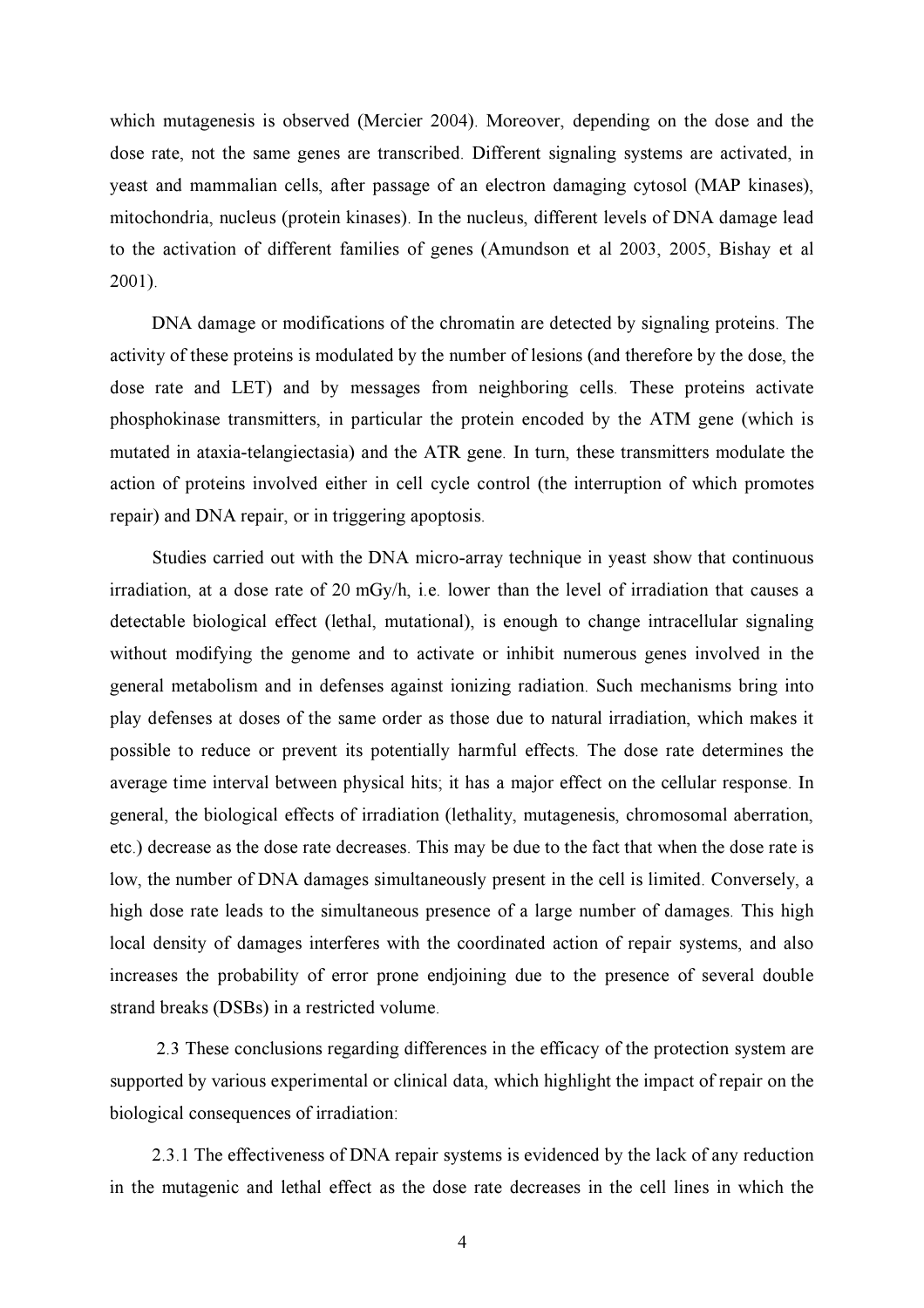signaling or the DNA repair systems are impaired or blocked, for example, in hereditary diseases with defects in repair systems (reparatoses). This lack of repair is also observed when yeasts or mammalian cells are exposed to gamma rays at 0°C (a temperature that inhibits the repair enzymes), at that temperature the number of DNA double strand breaks is then identical at high and low dose rates, whereas at room temperature, it is much smaller at lower dose rates.

2.3.2 At equal doses, the mutagenic effect varies markedly with the dose rate. When the dose rate increases, the mutation frequency after having passed through a minimum (hormesis?) increases strongly (Vilenchik and Knudson 2000, 2003). A limited number of lesions induces a reversible arrest of the cell cycle which enhances repair. A high amount of lesions prolongs the cell cycle arrest which can lead to apoptosis. The time taken by repair depends on the complexity of the damages and the repair systems operating.

A dose of 80 Gy delivered over 14 days (at a dose rate of approximately 4 mGy/min.) does not cause rearrangements of the genome similar to those caused by DSB misrepair. However, when mutant cells deficient in non-homologous endjoining (NHEJ) are irradiated under the same conditions, rearrangement of the genome can be observed in approx. 10% of the cells (Rothkamm et al 2001). Note that the technique used in this study (pulsed field gel electrophoresis) does not allow the detection of small deletions or point mutations.

2.3.3 A high local density of lesions reduces the repair efficacy (Dikomey).

The lower lethality following *fractionated* irradiation cannot only be explained by the repair of DNA lesions between sessions. Recent data also show that the effectiveness and rapidity of repair depend on the time, the type of tissue and its proliferative status.

#### 2.3.4 Low dose hyper-radiosensitivity

For some cell types, mortality is very high (per dose unit) at the onset of irradiation (during the first two hundred mGy), then falls to a very low level before subsequently increasing again. This low dose hypersensitivity is observed in many cell types leading to a high mortality rate, per dose unit, for doses of less than a few hundred mGy of low LET irradiation. An induced radioresistance is observed at doses of over 0.5 Gy; and the mortality rate per dose unit then becomes very low before increasing again. These variations in the mortality rate (per dose unit) indicate that the cellular defense mechanisms against lethality, which initially show little efficacy, become more effective during irradiation (Chalmers et al 2004, Joiner et al 2001, Marples et al 2004). These rapid changes in the mortality rate (per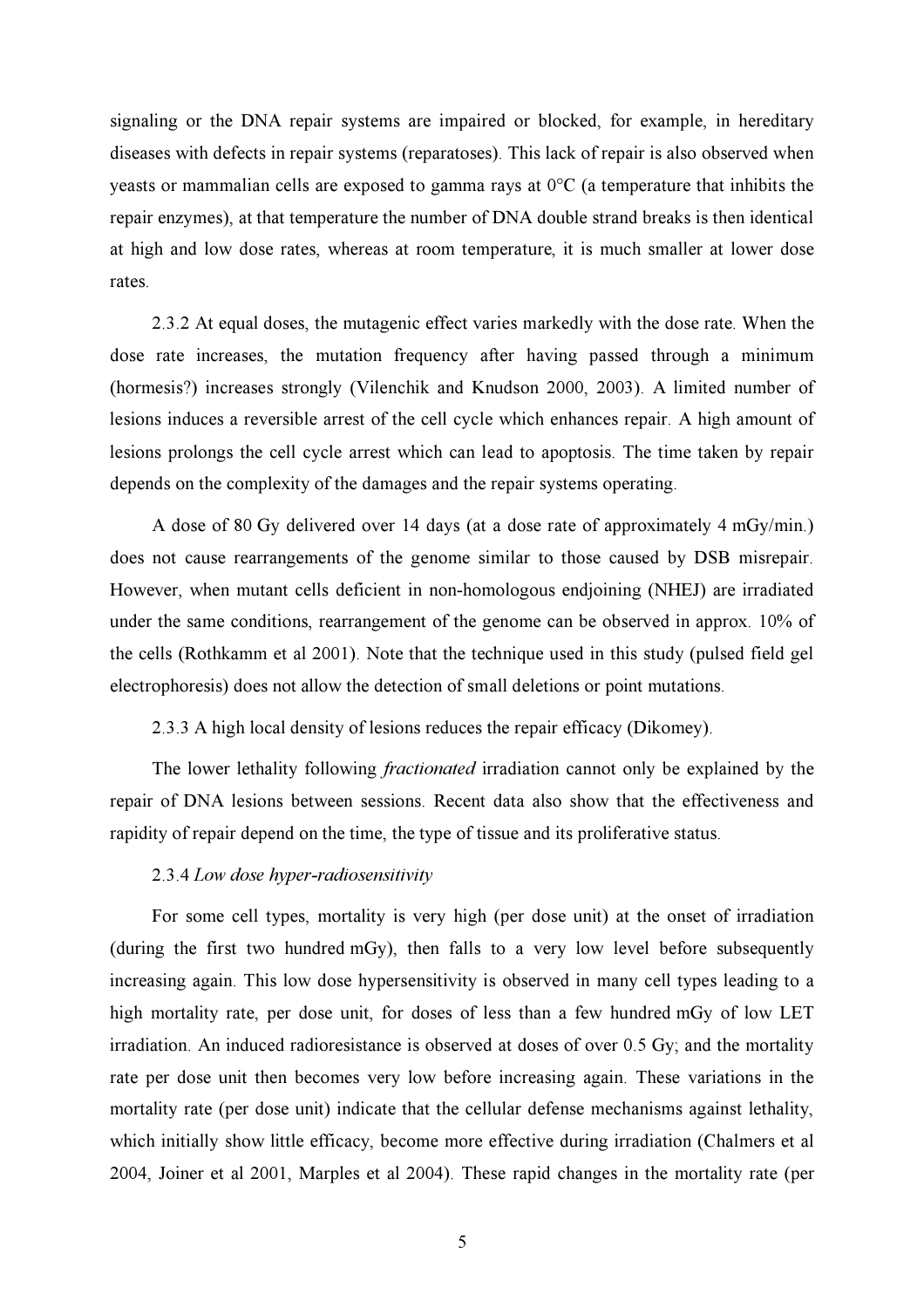dose unit) are not correlated with either the cell's capacity to undergo apoptosis or the defect in cell cycle arrest caused by irradiation. Conversely, stimulation of the activity of certain enzyme systems (PARP) by hydrogen peroxide, abolishes it, and inversely, a toxic substance, aminobenzamide, a PARP inhibitor, increases it, which demonstrates the role played by the induction of the enzyme systems in these variations of radiosensitivity. This initial hypersensitivity eliminates damaged cells with mutagenic potential after low doses of radiation.

2.3.5 After high dose rate irradiation of short duration, hyperfast changes in radiosensitivity can be observed (increased mortality rate), which seem to depend on the activity of the PARP-1 enzyme (Ponette, Fernet).

2.3.6 The existence of an *adaptive* response is now well established: a first low dose of radiation leads to a reduction in the mortality of organisms *in vivo*, in the number of mutations and the rate of neosplastic transformations caused by a second irradiation carried out during subsequent hours or days (Wolff 1998, Redpath 2004, Mitchel 2002). This inducible and transient protective effect occurs also in humans, and appears to result from a stimulation of cell defense and DNA repair systems. At the cellular level, an increase in lethality may be observed as a result of apoptosis and delayed mortality due to a bystander effect.

3 – Besides DNA repair the main defense of the tissue and the organism against potentially mutant cells is their elimination by death, which can be caused by apoptosis or mitotic death. Apoptosis can be initiated by doses as low as a few mSv, it eliminates cells whose genome has been damaged or misrepaired. The efficacy of the elimination of potentially mutant cells varies with the dose, the cell line, and the tissue. In the case of intestinal crypt cells after gamma irradiation, apoptosis reaches a plateau at doses of 200 to 400 mGy. A very high effectiveness of apoptosis reduces the probability of neoplastic transformation but depletes the pool of cells able to proliferate, in particular stem cells. A high susceptibility of stem cells to apoptosis may explain why some tissues, such as the small intestine, are so resistant to radiocarcinogenesis.

4 – Intracellular signaling systems are not triggered below a certain threshold (a few mSv) , therefore ATM and ATR systems are not activated, and the damaged cells die (Collis 2004).

4.1 The experiments of Rothkamm et al (2003) have shown that there is a linear relationship between DSB number and dose between 1.2 mGy and 2 Gy. But after a low dose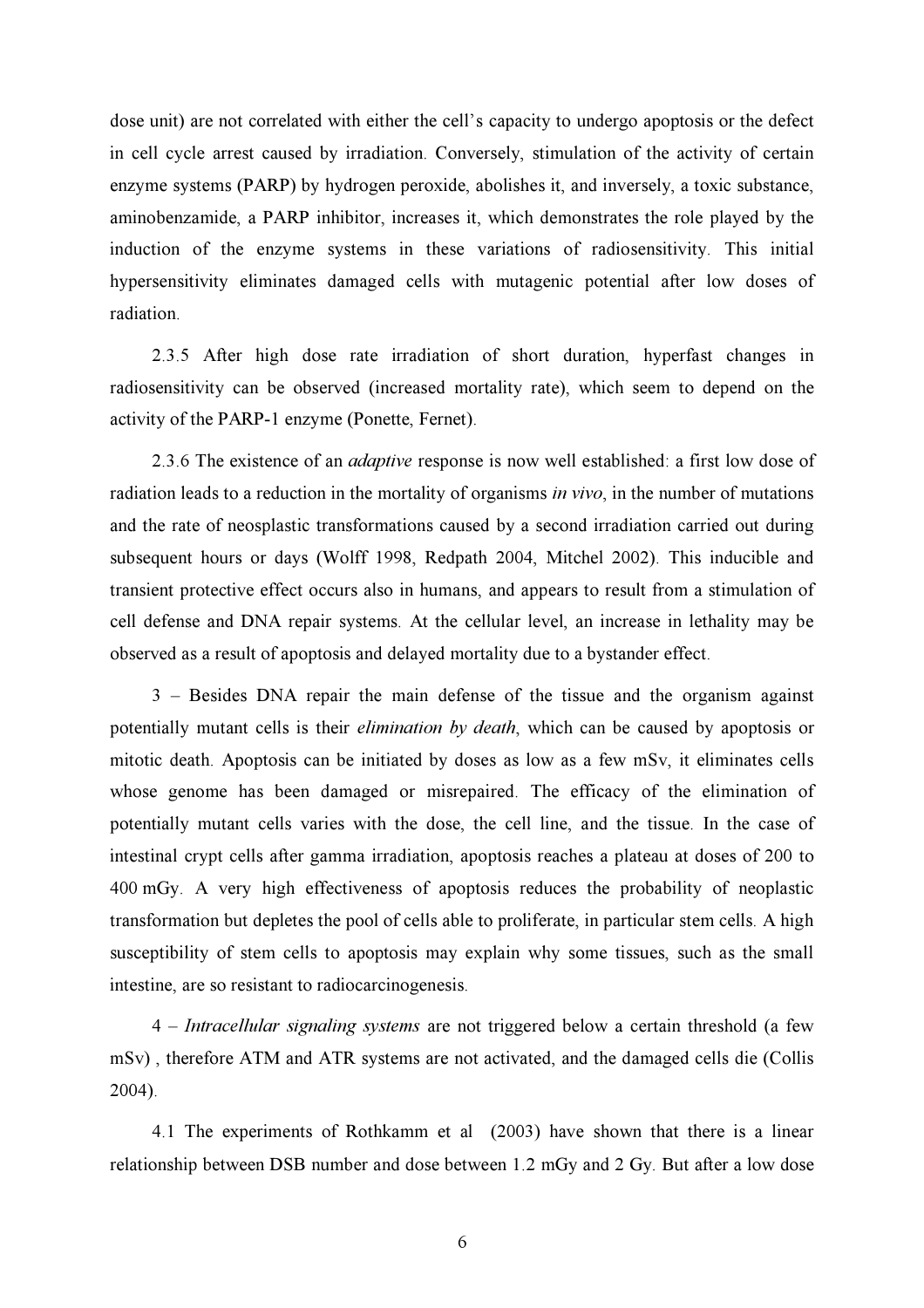(1.2 mSv) there is no evidence of DNA repair, furthermore when cells are cultivated, 24 hours later, after a low dose, no excess in the number of cells with a DSB can be detected; this disappearance can be due either to cell death caused by the absence of repair, or to a combination of error-free repair and apoptosis. When only a few cells are damaged, this elimination strategy seems to be optimal, because repair systems may be error prone and can potentially lead to the emergence of pre-cancerous and subsequently cancerous cells.

4.2 When a large number of cells in the same tissue are killed or damaged, repair and proliferation mechanisms are triggered, which are intended to protect the integrity and functions of the tissue. By means of intercellular communication systems the reaction of a cell to irradiation therefore seems to be influenced by the number of cells affected.

4.3 Hence, the cell reacts to irradiation by a global and integrated response that involves several enzyme systems which govern the efficacy of DNA repair and the probability of cell death or senescence eliminating damaged cells. Albeit although DNA induced damage is constant (per dose unit), the probability of mutation is modulated within a framework of what could be called a strategy of least cost.

Schematically, one can distinguish between four dose ranges.

- At doses below a few mGy or low dose rates, no damage can be detected because the damaged cells die. At these doses, the signaling systems are not triggered. Only constitutive repair systems, which are constantly active, operate (such as BER). The doses or dose rates above which apoptosis is stimulated seem to be lower than those that activate the repair systems.
- For doses between about 10 and 100 mGy or those delivered at low dose rates, damaged cells are eliminated or whenever possible, repaired by high fidelity mechanisms. When this elimination/repair mechanism has been induced by irradiation, it also acts upon the cells damaged by oxidative metabolism. In combination with the detoxification mechanisms induced by oxidative stress, these defenses can also explain the hormesis effect which is frequently observed in experimental animals. However, the possibility of a misrepair cannot be excluded; infallibility does not exist but errors can be very rare.
- At higher doses, over approx. 200 mGy, the concentration of damaged cells increases and the DNA repair systems aimed at avoiding cell death and tissue injuries are associated with a risk of misrepair, which is greater when the number of lesions inside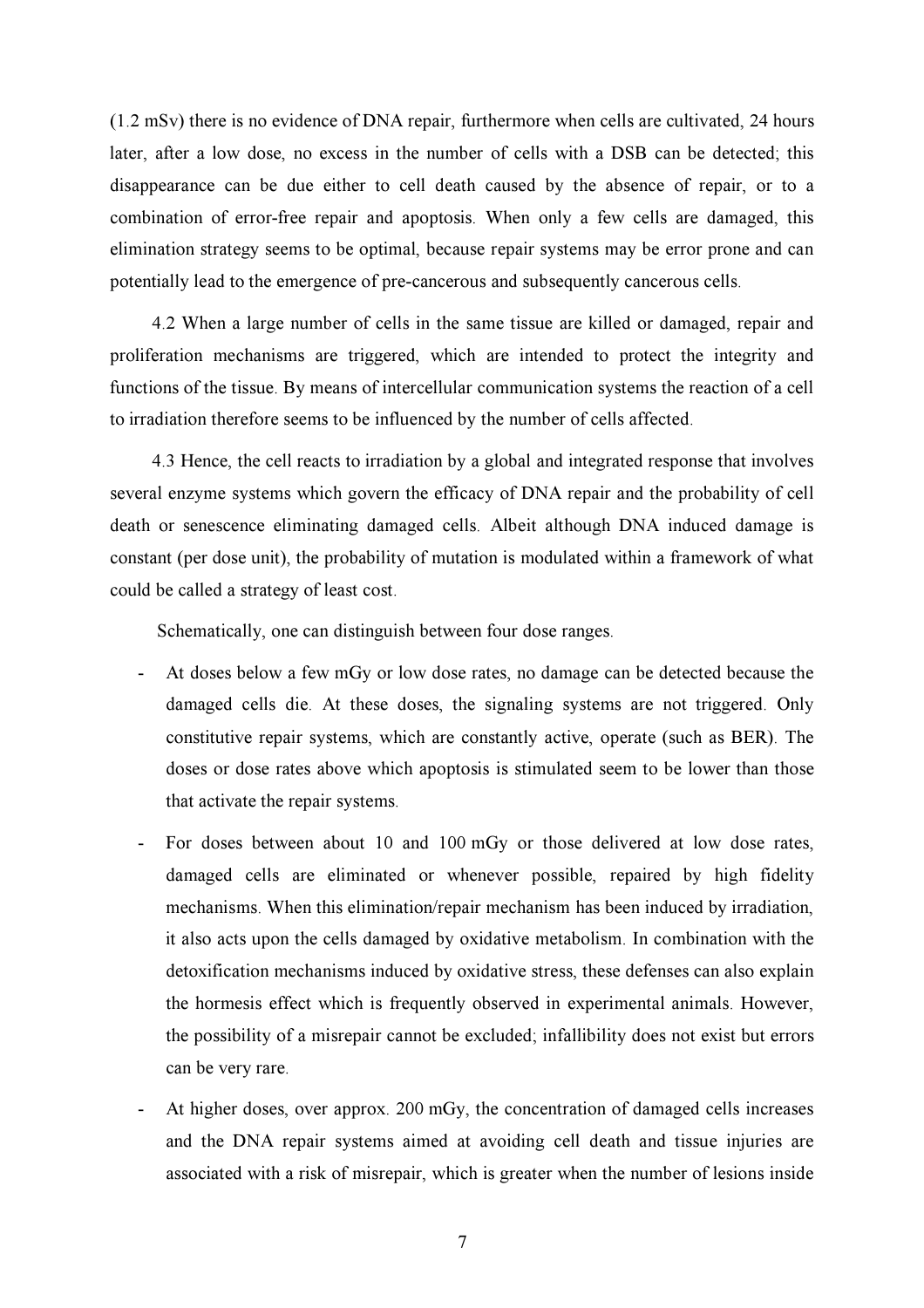the cells is high. In the absence of apoptosis, which is less effective at high doses, these errors lead to mutations. When apoptosis or senescence predominates, the risk of cancer is very low, but the tissue loses cells. When repair predominates, the risk of cancer increases. This phenomenon is also observed during ultraviolet irradiation of the skin. Because of these variations in effectiveness of DNA repair and in the probability of apoptosis (in relation to dose or dose rate), the carcinogenicity of irradiation increases more rapidly than the dose, leading to a curvilinear relationship.

Above 500 mGy, a stimulated proliferation, in order to compensate for cell deaths, is observed. Cell divisions interfere with repair and increase the likelihood of errors.

4.4 The cell response therefore seems to depend on the dose, the dose rate and the cell type, and on the concentration of damaged cells. It varies over time. This strategy of defense that the organism raises against cellular lesions induced by ionizing radiation is distinct from, but somewhat similar to the strategy observed after ultraviolet irradiation. Once again, the accumulation of lesions hinders and delays repair, and therefore increases harmful effects per dose unit of exposure.

 One can also draw a parallel between dose effect relationships for ionizing radiation and the numerous experimental data that reveal major differences between the toxicities of chemicals depending on dose, and that have shown very small (if any) carcinogenic effects of low concentrations. However, these variations are also partly linked to changes in metabolism, which may contribute to non-linearity.

4.5 The lack of validity of the LNT relationship for chromosome aberrations at low doses with low LET radiation is not surprising. The occurrence of a chromosome aberration is much increased when there are two or more DNA double-strand breaks in the same chromosome or neighboring chromosomes, making it possible that the rejoining of the fragments either does not restore the molecule to its initial condition (inversion or translocation within the same chromosome), or even rejoins fragments that do not belong to the same chromosome. The probability of such error-prone endjoining therefore depends on the number of breaks simultaneously present in a limited volume, and therefore decreases markedly with dose rate and is not proportional to dose but to the square of the dose. LNT cannot be used to predict chromosome aberrations for very low doses. A threshold is conceivable.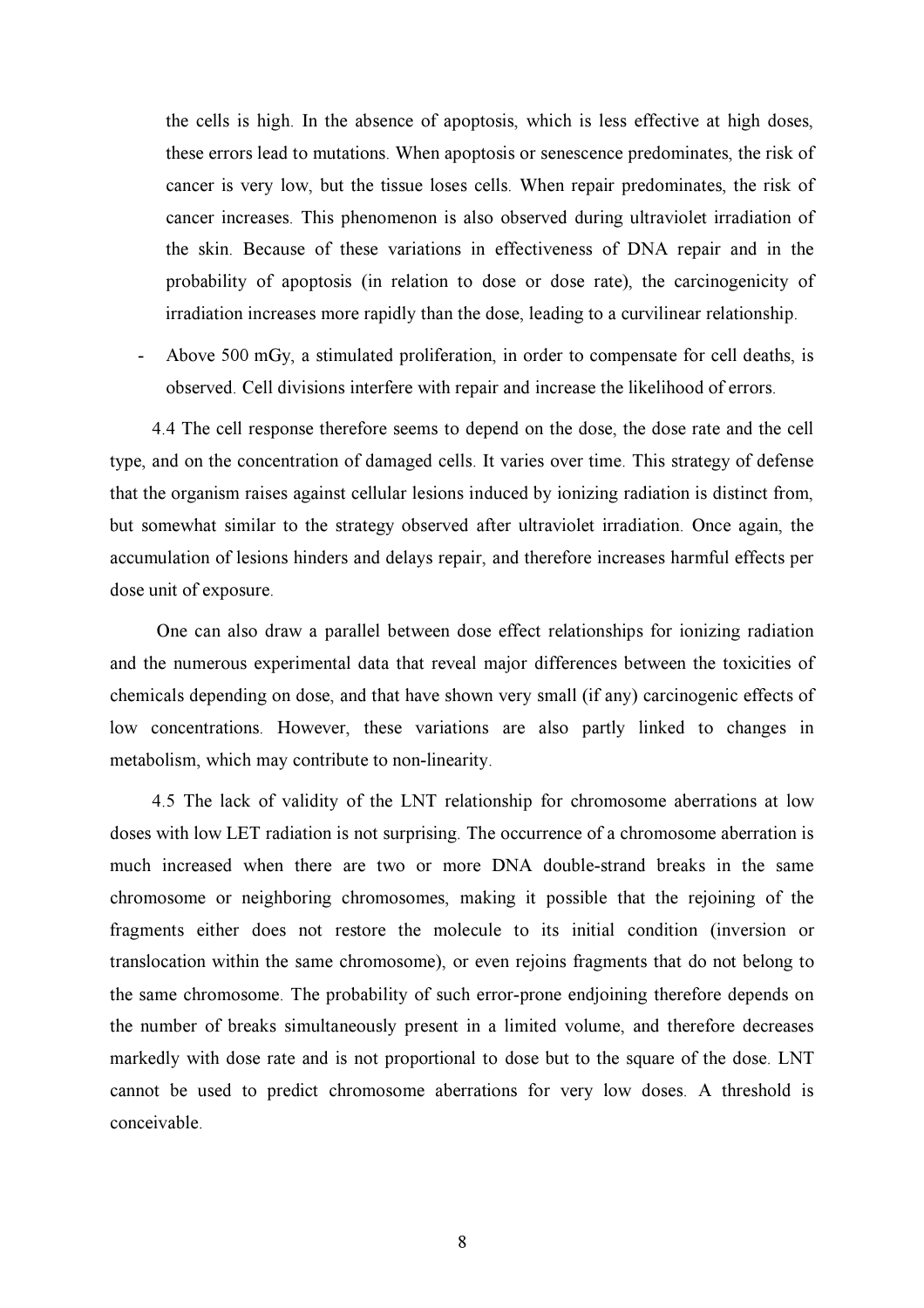The dose-effect relationship for cell lethality is not linear but linear-quadratic. The phenomenon of initial hyperadiosensitivity (Joiner) shows that it is necessary to introduce a correction into the linear-quadratic relationship for doses of less than 200 mGy.

4. 6 All data clearly show that the efficacy of defense mechanisms against the lethal effect and the mutagenic effect of ionizing radiations, varies with the cell line. This efficacy appears to be in all cell lines very high at low doses and dose rates such as those delivered by the natural irradiation but it declines at higher doses. These variations in the efficacy with dose is not surprising since many mechanisms have emerged during evolution to protect procaryote cells against the lethal effect of the natural ionizing (or U.V) radiation. After the appearance 600 million years ago of multicellular organisms the aim of defense mechanisms had also the purpose of protecting multicellular organisms against the appearance of mutant cells.

4.7 In multi-cellular organisms the fate of an irradiated cell depends upon signals emitted by neighboring cells (gap junction, bystander effect, contact inhibition, proliferation control mechanisms by means of cytokines). Besides an inhibitory effect (such as contact inhibition), or a stimulation of cell division, intercellular relationships can also elicit damage in neighboring cells, which have not been irradiated; this is known as the bystander effect. It originates from potentially genotoxic signals sent to neighboring cells. This "bystander signal" has many consequences for the unirradiated cells (apoptosis, induction of genetic instability, delayed cell death, mutations that are in 90% of cases point mutations). It has been shown both *in vitro* and *in vivo* that approx. 10% of the descendants of irradiated cells, or cells submitted to a bystander effect, display an abnormally high frequency of genome modifications, sometimes persisting after several tens of generations. This effect is known as "genetic instability".

This research area is developing rapidly. Its aim is to find out whether the by-stander effect and genetic instability could play a part in the onset of radio-induced cancers. Overall, at the experimental level, the existence of direct link between carcinogenic effects and genetic instability remains hypothetical, in particular after low doses of low LET radiation. Genetic instability could be an indicator, cause, or consequence of cellular defects, such as impaired DNA repair. The most convincing evidence against the bystander effect and genetic instability playing a role in inducing human cancers is provided by studies on subjects contaminated by radium or thorium and followed-up until their death over more than fifty years after contamination, and in whom no cancer was detected when the dose was below a few Gy,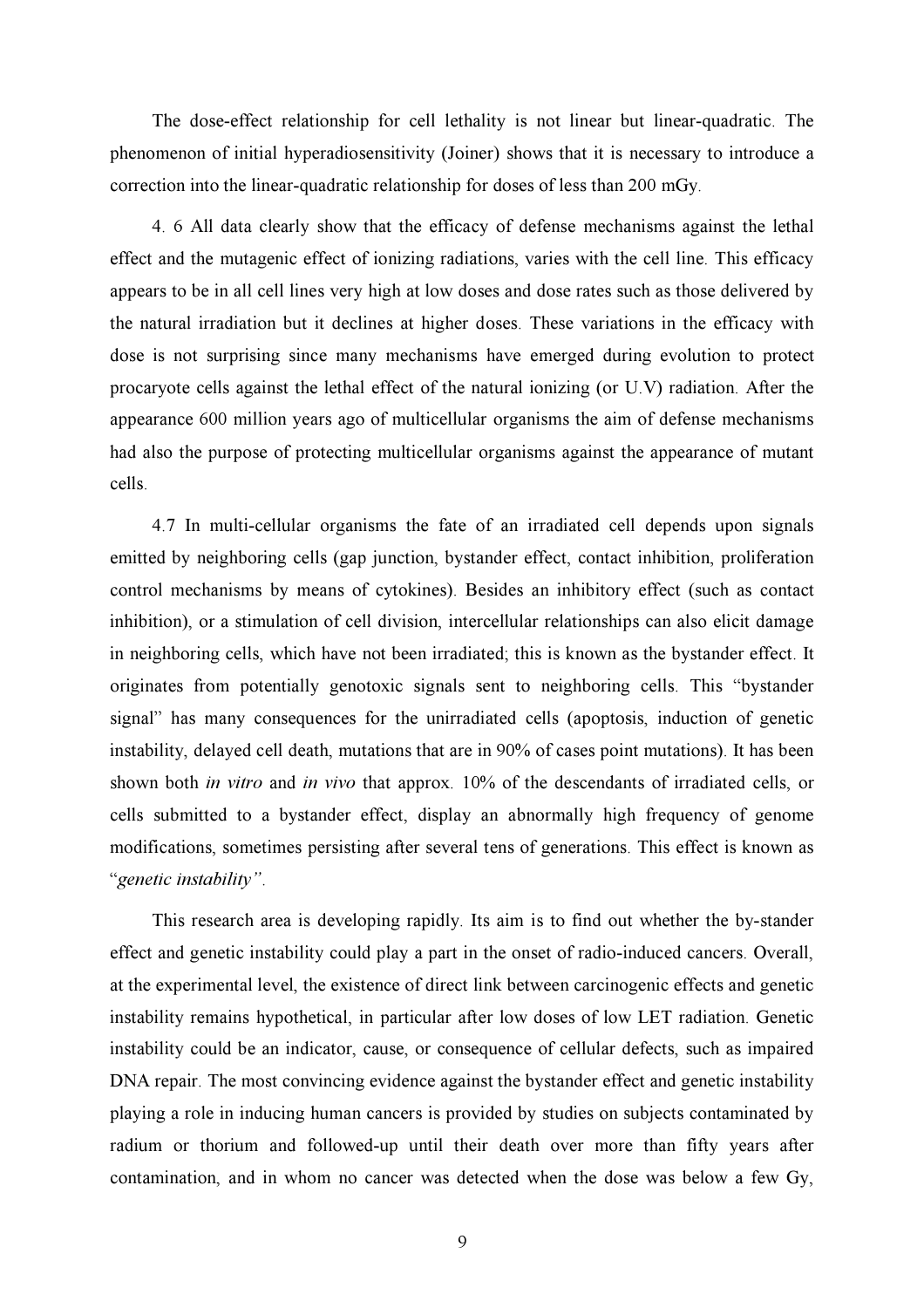whereas there were many cancers at higher doses. If present in these individuals, the bystander effects or genetic instability would have shown up as a long term effect in the form of an increased cancer incidence.

#### 5 - Radiocarcinogenesis

5.1 The conventional model acknowledged that, by a series of stages, stochastic alterations of the genome confer a selective advantage to a initiated cell, during carcinogenesis. We now know that these phenomena cannot be described by a linear process, during which successive genome damage of one cell accumulates at random. Carcinogenesis cannot be reduced to a series of mutations occurring in the same cell (Brash). Indeed it affects all aspects of genome function.

The association of genetic and epigenetic mechanisms is now well-established.

The cell, the tissue and the body all have defenses against carcinogenic processes, and these must be successively overcome for carcinogenesis to occur. There are intracellular systems of proliferation control (suppressor genes), and mechanisms involving the death of initiated cells that tend to eliminate or prevent the proliferation of cells in which a protooncogene has mutated into an oncogene or with damaged DNA, or which do not obey systems regulating proliferation, or which are no longer receiving the growth factors required for their growth.

Cell death appears to be a main safeguard mechanism, in particular programmed death or apoptosis. The loss of a cell's ability to kill itself may result from changes in the genes involved in this process. Ionizing radiations are likely to induce, at different levels depending on the tissues, apoptotic responses, which are the consequence of intra- and intercellular signaling. However, they can also induce mutations, which interfere with apoptosis and therefore permit the survival of damaged cells, which in turn constitutes one of the steps in carcinogenesis (Brash).

5.2 At the tissue level, the control exerted by neighboring cells must be emphasized (contact inhibition of proliferation, exchange of signaling and regulation molecules via intercellular junctions, bystander effect, secretion of regulation factors by neighboring cells and stroma). There are multiple interactions between a cell, in which a potentially oncogenic genetic event has occurred, neighboring cells of the same type, the extra-cellular matrix and the stroma. These interactions between cells play a crucial role in embryogenesis, in growth, in cell turnover of certain tissues in adults and in the regeneration of injured tissues. They are

10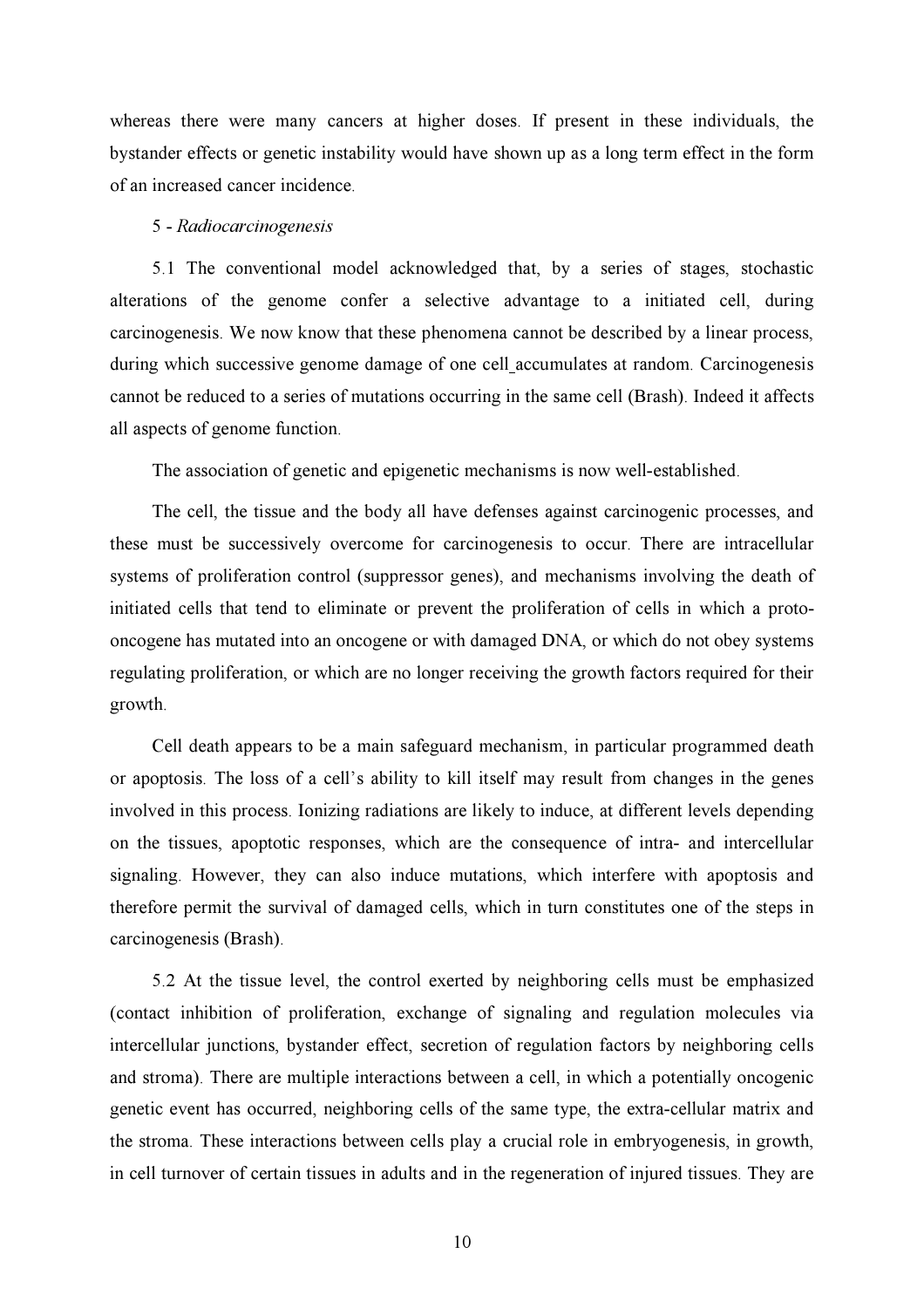involved in the carcinogenic process, either inhibiting or promoting it. The exchange of information between the cell undergoing malignant changes and its microenvironment, the cytokines, (notably TGF-β, which plays a crucial role in regulating cell proliferation) can, depending on the context, either slow or accelerate the carcinogenic process. The microenvironment can either stop or stimulate the proliferation of clones of cells undergoing neoplastic transformation and affects the genetic instability (Bhowmick et al 2004, Radisky and Bissell 2004). Pathology studies had in fact shown long ago that tissue disorganization almost always precedes the appearance of invasive cancer.

5.3 At low doses and low dose rates of ionizing radiation, the pro-apoptotic effect dominates and the damaged cells, of which there are only a few, can be eliminated or controlled. But at doses in excess of 0.5 Gy with a high dose rate, the greater number of mutant cells and the accumulation of mutations, the tissue disruption and above all the proliferation of the surviving cells to compensate for the death of a high proportion of the cells allow some initiated cells to escape from these controls, which are intended to maintain tissue integrity and to regulate proliferation. These escape processes vary considerably depending on the tissues, the type of initiated cells (stem cells or progenitor cells) and the type of tumor as, for example, has been shown in the analysis of the carcinogenesis of multiple myelomas and colo-rectal cancer.

In animals that have received chemical carcinogens, irradiation has little influence on the emergence of cancer, whereas, following X-ray irradiation, UV irradiation promotes the appearance of cancers.

At the whole body level, escape from the immune surveillance responsible for eliminating tumor cells is based on selection of cells that are capable of escaping from it, for instance by the loss of expression of the components of the major histocompatibility complex. Carcinogenesis may be facilitated by a reduction in immune defenses (Tanooka, Euvrard) especially when a large segment of the body has been irradiated.

#### 6 - Animal Experimentation

 Animal experimentation has made a major contribution to our understanding of the carcinogenic effects of ionizing radiation. The proportions of radiocancers vary, depending on the species, age, sex and tissues concerned and the dose-effect relationships are very variable. Despite the favorable conditions of animal experimentation, it has neither been possible to establish a statistically significant carcinogenic risk for doses less than 100 mSv, nor to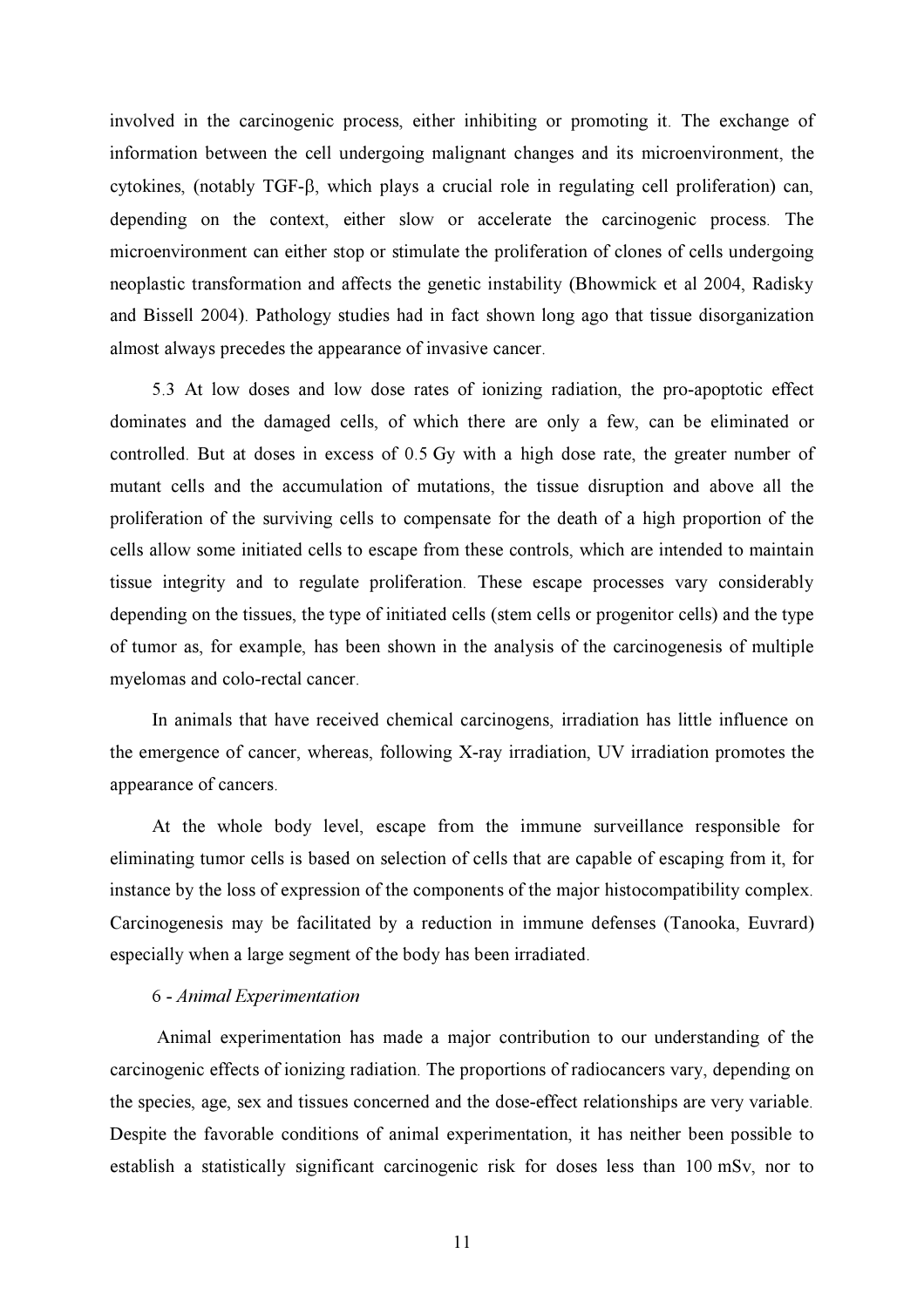exclude its existence, which is obviously much more difficult. With only a few exceptions, no excess tumors are observed below 500 mGy for low LET radiations.

Animal experiments, notably in the mouse, allow the study of dose-effect relationships for cancer induction over a large range of external exposure levels. A large number of data is compatible with a linear-quadratic model. However, some data are not satisfactorily fitted with this model. In properly conducted studies in the mouse, some data are better fitted by a quadratic relationship without a linear component or by relationships with a threshold than by a model with a linear, no-threshold component. A considerable reduction in the carcinogenic effects has been observed with low LET, low dose and low dose rate radiation. This attenuation is particularly obvious after contamination of the lungs by beta and gamma emitters and even after exposure to radon. It is observed for all the tumors induced by external low LET irradiation. This observation explains why the RBE (Relative Biological Effectiveness) of neutrons increases constantly as an inverse function of the square root of the neutron dose without ever levelling off. This suggests that photons exhibit dose-effect relationships that either have a threshold, or are purely quadratic. Threshold relationships have also been established for pulmonary tumors induced by alpha radiation in rats, and for bone tumors in dogs.

Heterogeneous irradiation, in particular following internal contamination by radionuclides, shows major reduction of the low dose rate effects, with a quasi-threshold, in most cases. This lower efficacy compared to the same dose of uniform irradiation is also observed following irradiation through a grid; it seems to be associated with the control exerted by neighboring cells. A meta-analysis (Tanooka 2001) has shown that the carcinogenic effect of a localized irradiation is much smaller than that of a total body irradiation or when a large segment of the body is irradiated, which suggests the impact of immunosurveillance. These two sets of data show that radiocarcinogenesis cannot be interpreted only by the damage caused to the genome of a cell.

Another meta-analysis (Duport 2003) has shown that among the experimental studies in which the incidence of cancer was sufficiently high in control animals, a reduction of this incidence was observed following low dose irradiation in 40% of them. This observation is consistent with the concept of hormesis. This finding does not justify generalization of this concept; however, it does confirm its existence.

In summary, animal experiments show the existence of a dose below which no excess in tumor incidence is detectable, which suggests the existence of a practical threshold.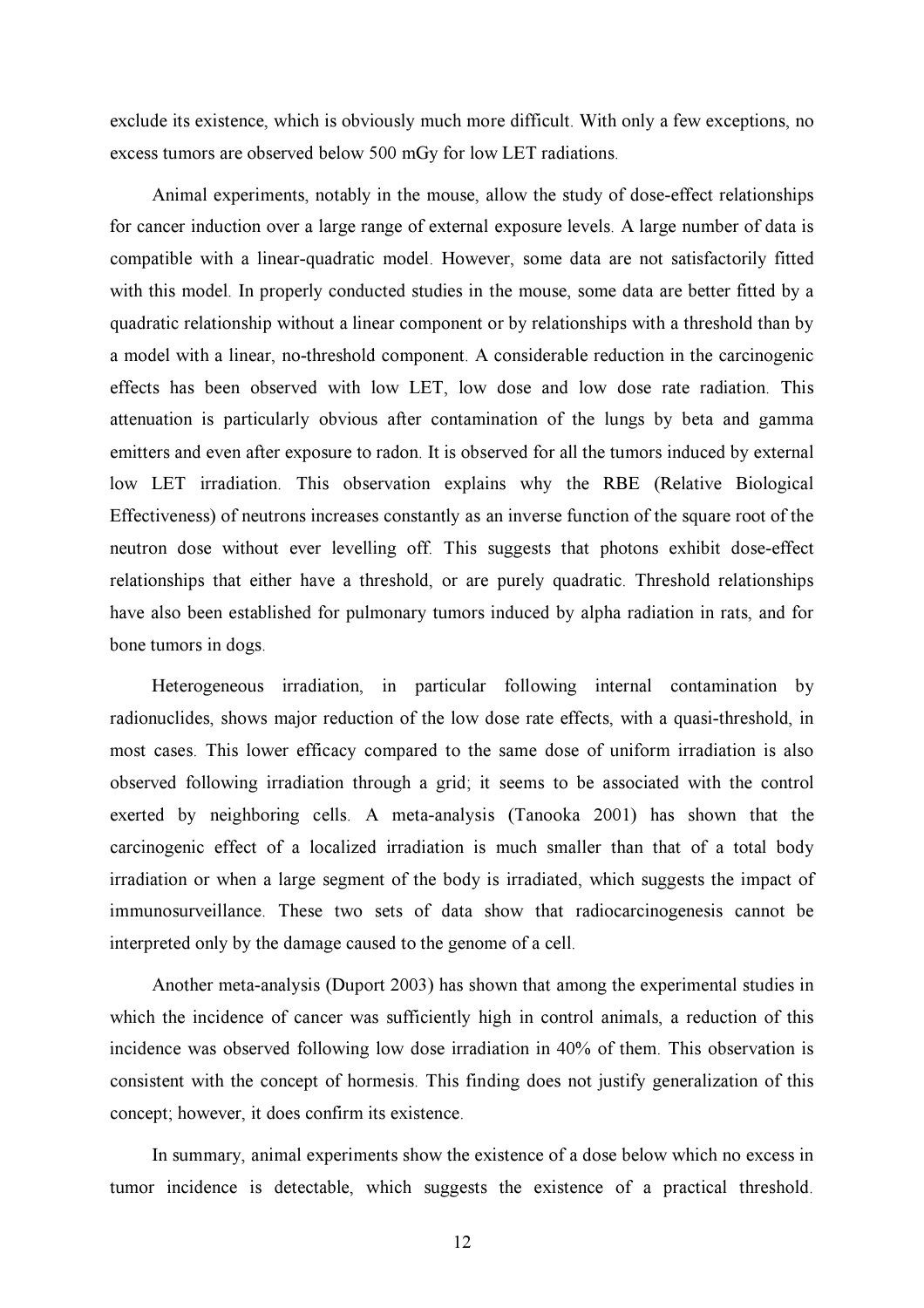Furthermore, most of the dose-effect relationships are not linear but rather linear-quadratic or quadratic and a hormesis is observed in about 40% of the experiments. The existence of a threshold is particularly obvious following contamination by α-emitter radionuclides. It is of interest that the same observation is made in humans because it shows that animal data can provide useful information for humans.

#### 7 - Epidemiology

#### 7.1 Carcinogenesis by long half-life α-emitting radionuclides

When an  $\alpha$ -particle crosses a nucleus, the dose received by the cell is approx. 370 mGy and from 1 to 20 events can occur in the DNA molecules, causing important damage. Most cells are killed, but not all because cancers do occur. However, in this study the relatively small number of cells which are affected are surrounded by normal cells.

Painters of luminous dials contaminated with radium-226 and 228 have been subjected to several investigations covering over fifty years of monitoring. Other investigations have studied patients who had received thorotrast, a thorium-based contrast product used in the past in vascular radiology. They have also been monitored for more than 50 years.

Painters of luminous dials have presented a high frequency of osteosarcomas, but no excess cancers have been observed for absorbed doses of less than 10 Gy, contrasting with a marked increase for doses of more than 20 Gy (Carnes et al 1997).

Patients who have received thorotrast have presented hepatomas. In this case also, a threshold is observed: at about 2 Gy for hepatomas. Several non mutually-exclusive hypotheses have been put forward to explain the lack of effect with lower doses, which contrasts with the very high incidence with larger doses (Tubiana 2003):

- 1. It might be necessary for several alpha-particles to cross the cell to trigger carcinogenesis (Miller et al 1999).
- 2. The process triggered in a cell can lead to cancer only if the adjacent cells are nonfunctional (which, in the case of α-particles would necessitate high doses) and so no longer exercise normal tissue control on the proliferation of the initiated cell.
- 3. If there are few cells damaged, these are eliminated by apoptosis, this elimination would not take place when there are large numbers of damaged cells.
- 4. Cells that cause cancers may not be induced directly but by a bystander effect. This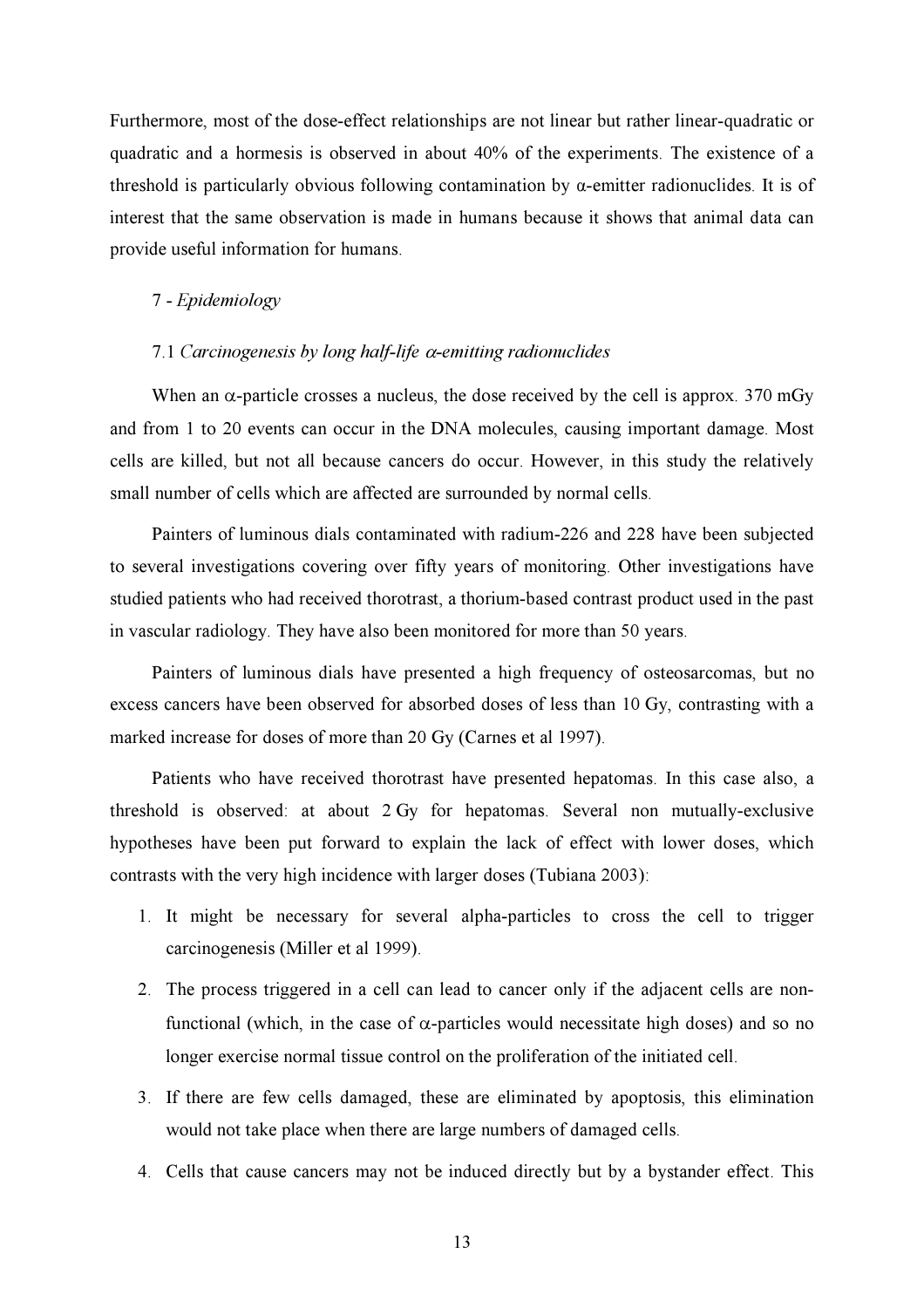mechanism is effective only at high doses.

On the basis of present knowledge, it is difficult to choose between these hypotheses but these data show that, with this type of irradiation, the bystander effect and radiation-induced genomic instability do not cause cancer when the number of damaged cells is small. Moreover, none of these hypotheses is compatible with the postulates on which the LNT relationship is based.

7.2 We shall not discuss here other recent epidemiological data and will only make three remarks: a) One of the main arguments of the proponents of LNT was the linear dose effect relationship for solid tumors among the *survivors of the A-bomb*. In fact the latest analysis reveals that the dose-effect relationship is not linear but curvilinear. This new data benefited from a longer follow-up and from the revision of the dosimetry in 2002. At low doses, the excess risk of death due to solid cancers per Sv (ERR/Sv) is now estimated to be 0.19 (95%CI: 0.03-0.37), i.e. less than half of the previous estimation. The correction of the RBE for neutrons should reinforce the hypothesis of a threshold for the photon contribution.

b) Another main argument of the LNT proponents was the results of medical irradiation in utero by doses estimated at about 10 mSv. In fact it appears that the data on the carcinogenic effect of in utero irradiation has not sufficient robustness to be the basis for evaluating the risk of low doses. Whatever the value of the Oxford study, some inconsistencies in the available data sets call for great caution before concluding the existence of a causal relationship from data showing simply an association. Furthermore, it is highly questionable to extrapolate from the fetus to the child and adult.

c) In the annex 4 (epidemiology), an analysis is carried out on 20 different surveys comprising a total of 415,000 individuals having received doses from 10 to 100 mSv above the usual dose of natural irradiation. The incidence of solid tumors was slightly decreased and that of leukemia was slightly increased. Neither of these two differences was statistically significant. This preliminary study shows the feasibility of a meta-analysis of human data. Currently we cannot conclude from a survey showing a small and non-statistically significant difference in cancer incidence that doses below 100 mSv either increase or decrease cancer incidence.

d) The current uncertainties regarding the carcinogenic effect of low dose irradiation underlines the interest of comparing the incidence of cancer and congenital malformations in geographic regions with high or low dose natural irradiation background and similar lifestyle.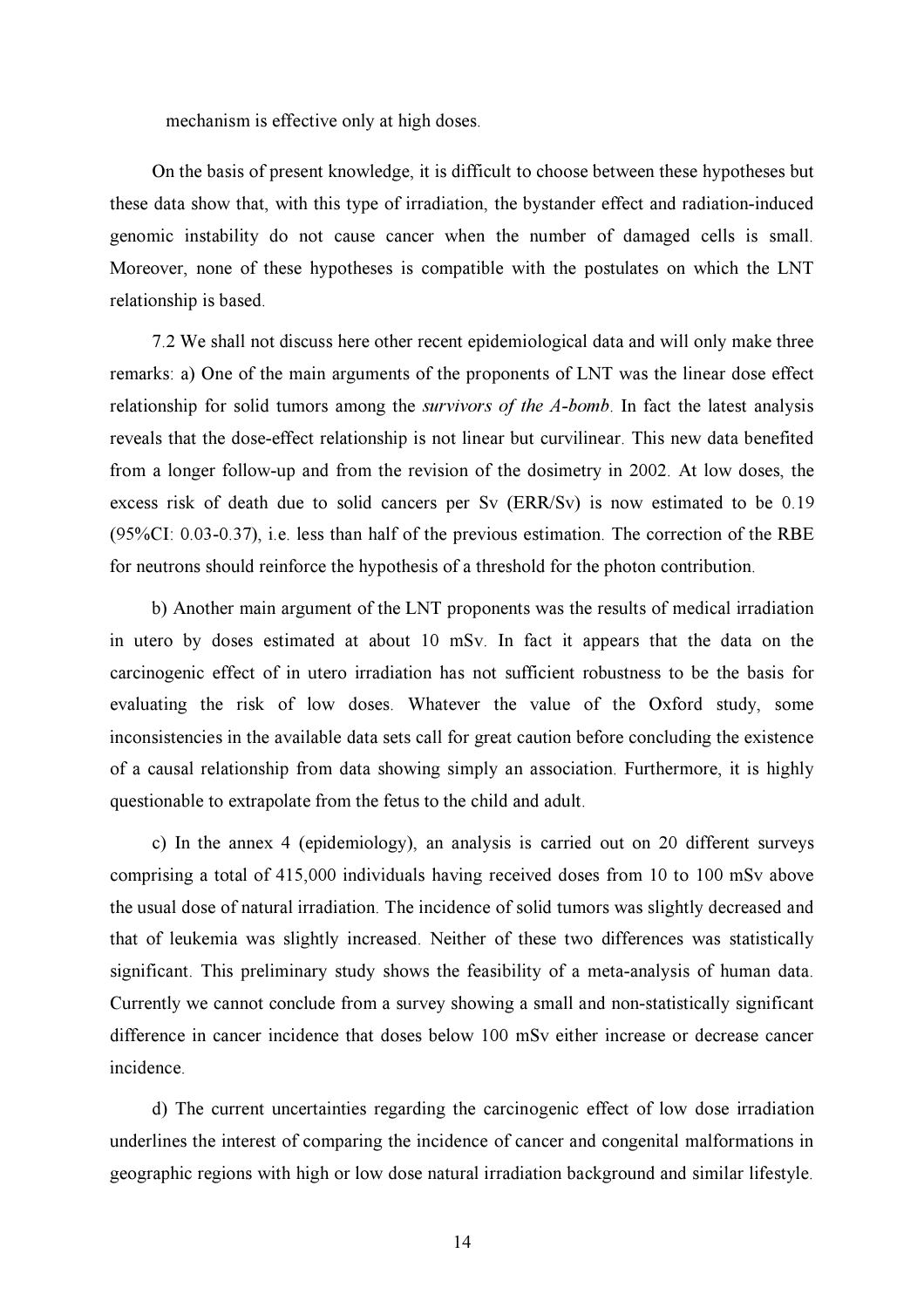Currently the data of studies carried out in India and China have not detected any differences, although chromosomal aberrations in the circulating lymphocytes confirm the high level of irradiation. These data are consistent with the hypothesis of a threshold but the data are not yet conclusive and the studies must continue.

Current radiobiological data are not consistent with the implicit assumptions on which the LNT is based. All the data show the lower effectiveness of low doses and dose rates. Morevover, the quantitative discrepancy between the results of the various epidemiological and animal experimental studies supports the view that there are several dose-effect relationships rather than only one, and that their parameters depend upon the type of cancer, the type of ionizing particles, radiation dose, dose rate, fractionation of irradiation, species, breeding line within the same species, target tissue, volume irradiated, age, and individual sensitivity factors. Animal experiment data suggest the existence of a threshold. Some animal and experimental data clearly demonstrate the existence of hormesis. Epidemiological and biological data are compatible with the existence of a threshold but cannot demonstrate its existence nor assess its value (somewhere between 10 and 60 mSv).

While LNT may be useful for the administrative organization of radioprotection, its use for assessing carcinogenic risks induced by low doses, such as those delivered by diagnostic radiology or the nuclear industry, is not based on valid scientific data. For example, the results of the Berrington and Darby article (2004) estimating the number of lethal cancers induced by X-ray examinations should be considered with great caution. This type of data triggers unjustified anxiety among patients who have had radiological or nuclear medicine examinations. The concept of collective dose cannot be used for evaluating the cancer risk in a population.

#### 8 – Comparison between the Joint Report and the BEIR 7 Report

The joint report was released in March 2005. Four months later, in July 2005, the BEIR 7 report was published. Contrarily to the French Academies report, it concludes that the linear no-threshold relationship (LNT) should be used for assessing the carcinogenic risks of low or very low doses. Since both reports rely to a large extent on the same data, the causes of this disagreement needs to be investigated. We shall consider below the various sources of this controversy.

#### 8.1 Epidemiology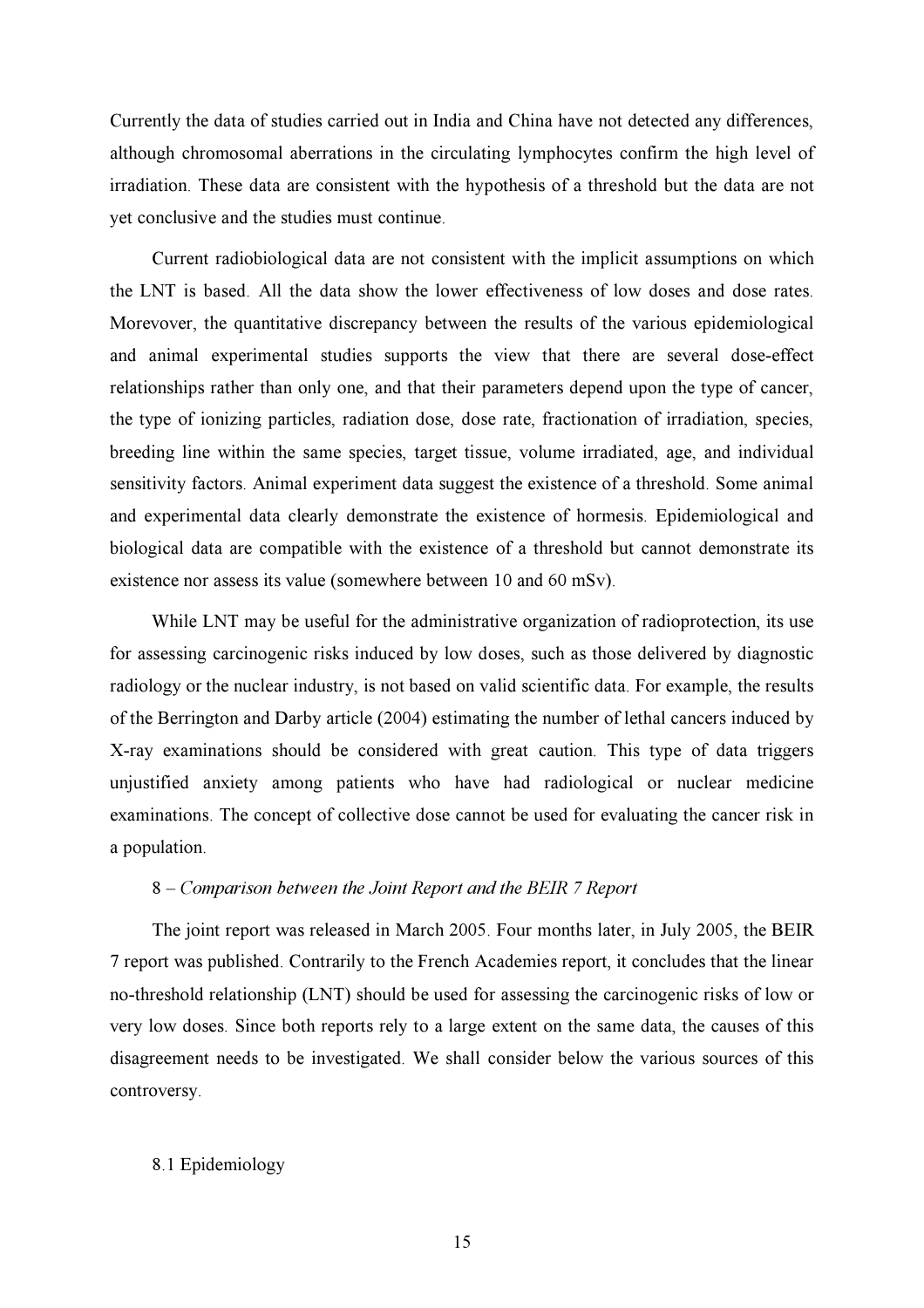Both reports reach the same conclusion: There are no convincing data demonstrating a carcinogenic effect of doses below 100 mSv delivered to infants, children or adults. This is an important conclusion. Not long ago some proponents of the LNT claimed that the analysis of the data of A-bomb survivors (Brenner et al 2003) showed an excess of solid tumors after low doses. However, this conclusion was open to question because the statistical methodology used in these papers mixed individuals who had received up to 125 mSv. It was therefore felt their conclusions for doses below 100 mSv were not convincing. The same remarks can be made regarding the data on radiation workers (Cardis 2005).

However, there are two major differences between the Joint Report and the BEIR report. The first concerns in utero irradiation. BEIR 7 acknowledges the existence of a controversy regarding these data but concludes that doses of 10-20 mSv delivered to the fetus were responsible for an excess in the incidence of leukemia and solid tumor. As discussed above, the conclusions of the Joint Report are different. The association may have been linked with various biases, such as an underlying maternal disease leading to both the X-ray examination and the excess of cancer incidence. Furthermore, the doses delivered at that time to fetuses may have been, in some cases, much larger than those calculated. Risks of leukemia were not increased among the offspring of Japanese atomic bomb survivors who were pregnant at the time of the bombing; and no increase was observed in twin studies and in several cohort studies or recent surveys (Naumburg, Shu).

The second difference regards workers contaminated with radium and patients contaminated with thorium. In both series the follow-up is longer than for the A-bomb survivors, the number of individuals contaminated is large, cancers (osteosarcoma or liver cancers) are observed following high doses but not following low doses and the existence of a threshold is obvious and not disputed (at about 10 Gy for radium [Carnes] and 2 Gy for hepatomas). As discussed above, several hypotheses, which are not mutually exclusive, can be made to explain the absence of cancer (Tubiana 2003). Whatever the mechanism involved, these data are not consistent with a linear relationship. These data are of great importance because, at equal doses, the  $\alpha$ -particles are at least as carcinogenic as electrons. The omission of these data in the BEIR 7 report is surprising. Is it because these data correspond to heavy particles? The BEIR 7 report is devoted to low doses (below 100 mSv) and yet over ninety percent of the report discusses effects resulting from much higher doses, which is understandable because data should be put in perspective. Therefore data concerning  $\alpha$ particles should not be omitted. Unfortunately, the carcinogenic effect of low doses of radon is difficult to appreciate in humans because of the possible bias associated with tobacco;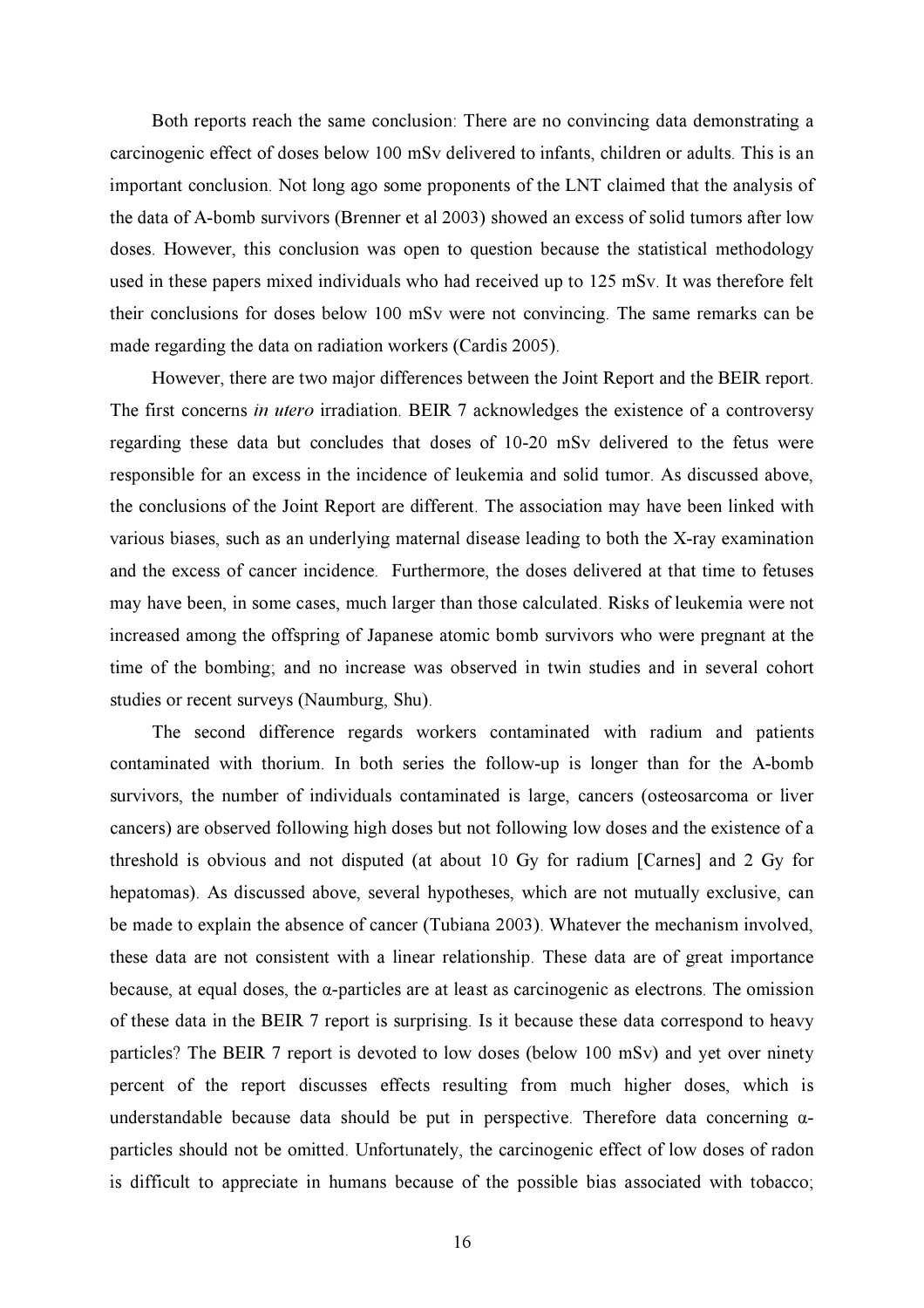nevertheless the existence of a dose rate effect with radon suggests a non-linearity (Monchaux).

#### 8.2 Animal Data

The BEIR 7 acknowledges, as does the Joint Report, that most animal dose-effect relationships are not linear but are either linear-quadratic, quadratic or with a practical threshold or even an hormetic effect. However, the BEIR 7 report does not discuss two important review papers, those of Tanooka (2001) and Duport (2003) which showed the high proportion of animal data with practical threshold or an hormetic effect. These two papers are not quoted in the BEIR report. If this is because the writers of the report disagree with their conclusions, it is regrettable that they do not explain why.

The BEIR report is entirely based on a technical NRPB memorandum by A.A. Edwards (1992), which unfortunately is not available in the libraries that we consulted. Therefore we were unable to check whether it is consistent with the more recent data. At any rate, there is a clear disagreement between the interpretation of the animal data in the BEIR 7 and the Joint Report.

#### 8.3 Biological Data

8.3.1 Both reports conclude that there are two safeguard mechanisms of the cell genome: DNA repair and programmed cell death. Both also conclude that the temporal abundance of radiation-induced damage is a major factor in the efficiency/fidelity of DNA repair and hence the frequency of induced mutation (p. 432 of the BEIR report). The Joint Report argues that in these conditions the incidence of mutations should not increase linearly with doses since the mutagenic effect should be greater at high doses or high dose rate. However, surprisingly, the BEIR report does not discuss this point.

8.3.2 The BEIR report feels that the probability of error-free or error-prone repair does not vary with dose and dose rate. During the discussion of the Vilenchik and Knudson data (2000), it rejects a possible variation in efficacy/fidelity of DNA repair and states: "There is evidence that argues against the inducibility of repair genes" in mammalian cells. The Joint Report has a different point of view. It underlines the data which show variations in the efficacy/fidelity of DNA repair. These variations can be due to several mechanisms such as activation of some biochemical phenomena (Sancar, Shiloh), cell cycle arrest which allows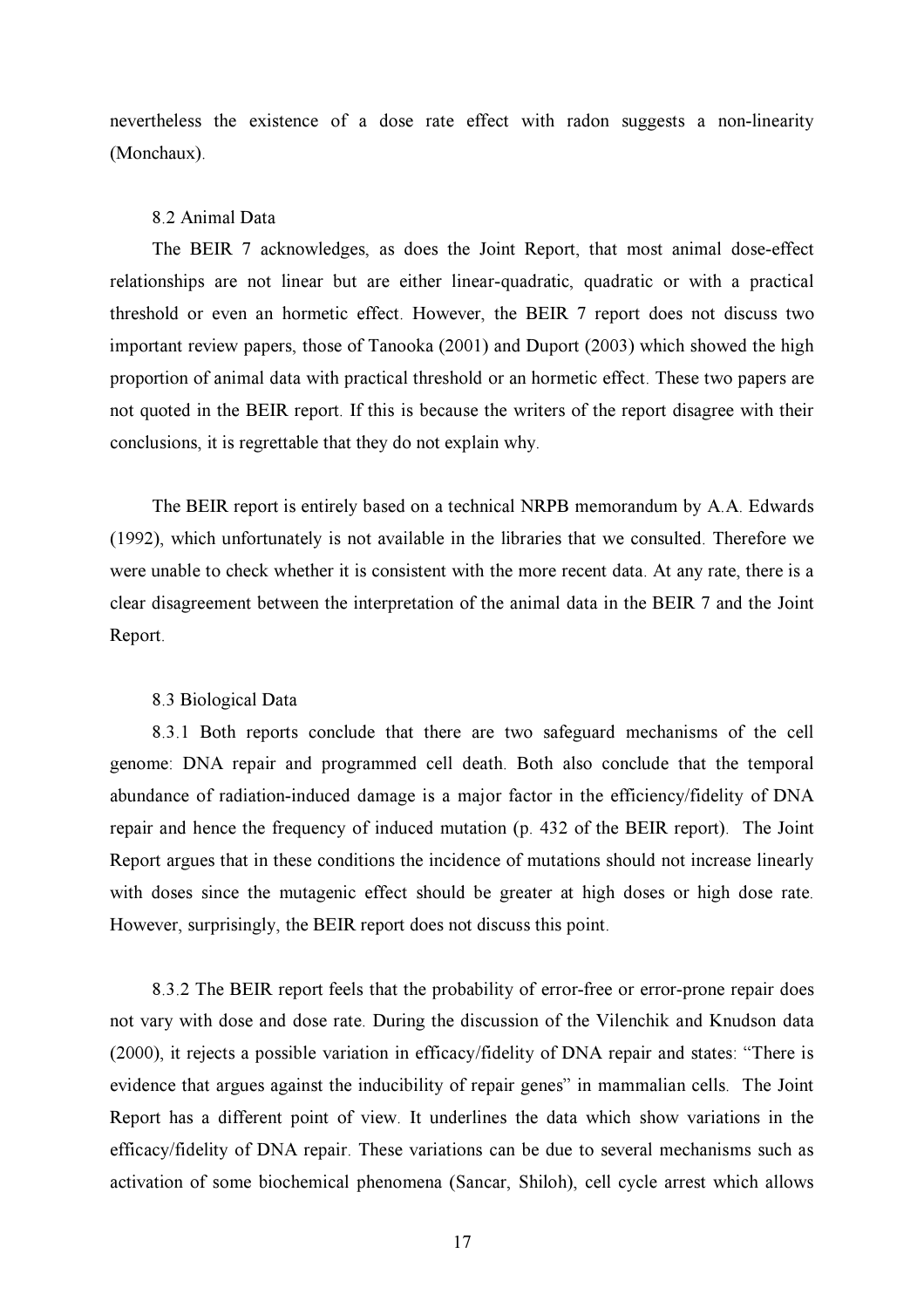additional time for repair, variations in the efficacy of repair associated with the temporal abundance of damages within a cell (Dikomey and Brammer 2000), or the existence of a threshold in doses or dose rate below which the radiation damage sensor ATM is not activated (Collis et al 2004, Rothkamm and Lobrich 2003). Moreover, the Joint Report feels that Vilenchik and Knudson have convincingly shown that the mutagenic effect, per unit dose, is greater at high dose rate, whereas the BEIR 7 report remains skeptical regarding these data. The BEIR report also expresses skepticism regarding phenomena which appear to be related to modulation of DNA repair efficacy, such as low dose hypersensitivity, adaptive response, hyperfast early cell response (Fernet et al 2000, Ponette et al 2000). This skepticism is mainly based on the absence of a mechanistic basis. The Joint Report does not share the skepticism of the BEIR report about the significance of these data for two reasons: i) these phenomena are now not disputed and mechanisms are being uncovered (see above); ii) the absence of a mechanistic basis has never in science justified overlooking data.

8.3.3 DNA repair is only one of the guardians of the damaged genome. The other one is the elimination of damaged cells by death, due either to apoptosis (which is inducible and which varies with dose and dose rate) or to the lack of activation of cell defense mechanisms. These mechanisms and their variation with dose or dose rate are not discussed in the BEIR 7 report or by the ICRP preliminary report (2004).

The BEIR report expresses some doubt about the validity of the technology used in the important paper from Rothkamm and Lobrich (2003). It seems to be skeptical about the direct equation between the induction of DSB and the phosphorylation of the histome H2AX. The Joint Report recognizes that some verifications are needed but nevertheless concludes that the data must be taken into account for two reasons. First, the convergence between the data of Vilenchik (2000, 2003), Rothkamm and Lobrich (2003) and Collis (2004) cannot be overlooked. Second, the data published recently by Lobrich et al (2005) confirm the validity of this technique. With regard to this article, it has been argued that since a DNA repair is observed following CT-scan (doses of 10 to 20 mGy) this article contradicts the 2003 one. However, the lack of DNA repair was reported after a much lower dose (1.2 mGy). Hence there is no contradiction between the two sets of data, but the threshold above which the cells do not disappear and repair is triggered is unknown (between 5 and 15 mGy).

The so-called dosimetric argument (Rossi and Kellerer, 1972) is often invoked in favor of the use of LNT even for the smallest dose. But Rossi himself (Rossi and Zaider 1997, Rossi 1997) has vigorously protested against this misuse of his theory.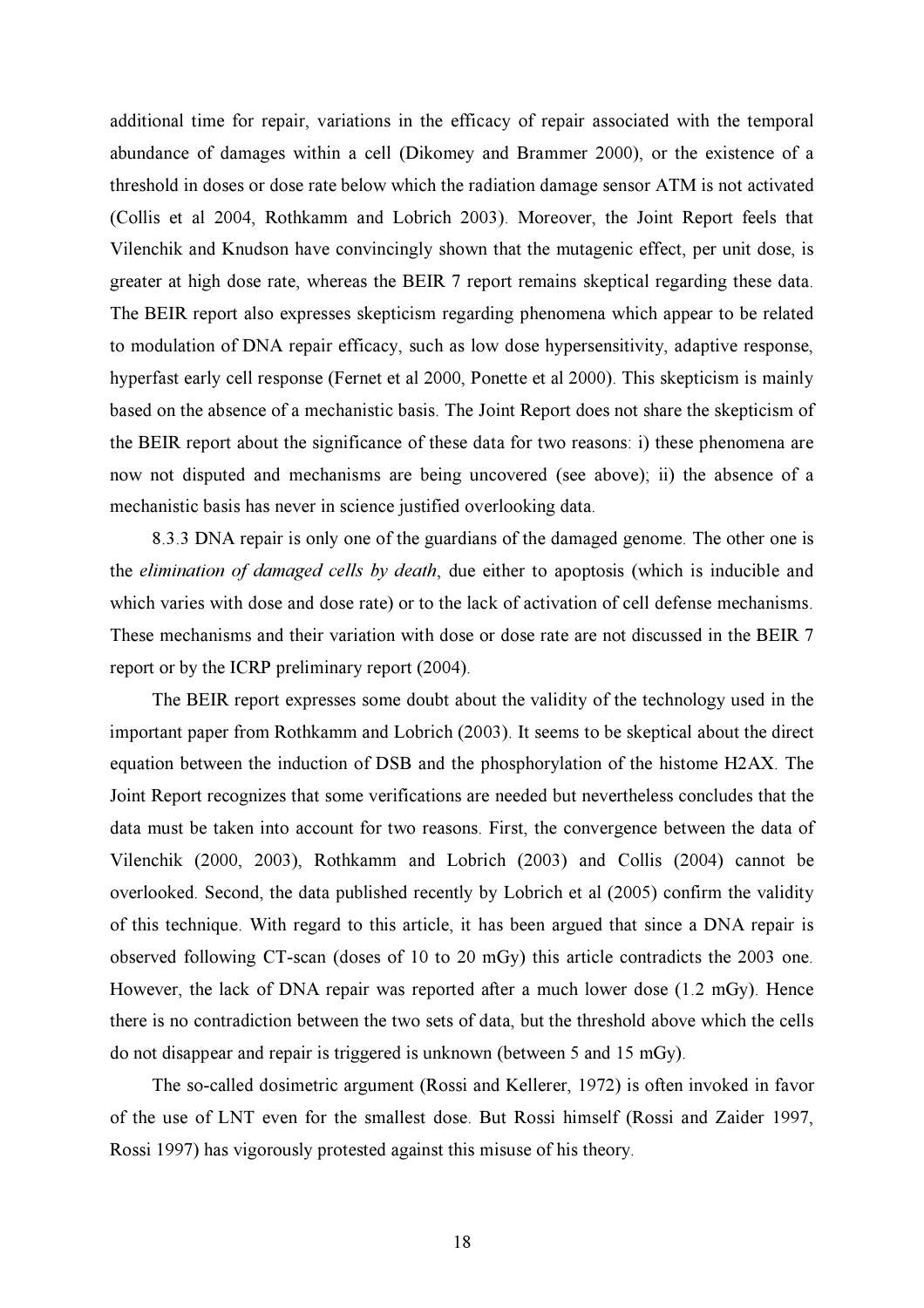The BEIR 7 draft report overlooks the complexity of the defense mechanisms and their high efficacy at low doses (Feinendegen and Neumann 2005).

8.4 Carcinogenesis. The BEIR report refers to the traditional model in which carcinogenesis results from the accumulation in a single cell of several specific alterations (8 to 10). In fact statistical computations have shown that this accumulation has a low probability (Brash). Moreover, a large number of recent data have shown the role in carcinogenesis of interaction between the initiated cell, the surrounding normal cells, the stoma, and the immunocompetent cells which infiltrate tissues and tumors. The experimental data concerning contamination by radionuclides (β or α emitters) suggest that a single isolated mutated cell has a very low probability of originating a detectable tumor. This conclusion is consistent with the epidemiological data, discussed above, made on individuals contaminated with α-emitters such as radium or thorium. The BEIR report and the tentative ICRP report do not discuss these data.

8.5 Although the BEIR 7 report advocates the use of LNT, it gives a great importance to the DDREF and advises a dose-effect relationship which embodies a DDREF factor and which is therefore not linear but curvilinear. However, surprisingly, the BEIR report does not discuss the mechanisms which are involved in the DDREF. It is likely that the lower mutagenic effect of a low dose rate is related to a better DNA repair and is not observed in cells with an impaired DNA repair.

8.6 In summary, the divergences between the Joint Report and the BEIR are not as great as they may appear. The BEIR 7 report conclusion (p. 443) is: "The committee judges that the balance of evidence from epidemiologic, animal and mechanistic studies tends to favor a simple proportionate relationship at low doses between radiation dose and cancer risk." But, this sentence is followed by a word of caution: "Uncertainties on this judgment are recognized and noted." Nevertheless, the report recommends the use of the linear no threshold relationship (LNT) for assessing the risks of small or very small doses. Conversely, the Joint Report states that the use of LNT for assessing the risks of doses below 20 mSv is unjustified and should be discouraged. The Joint Report feels that the most recent data clearly show the efficacy of the two guardians of the genome, DNA repair and programmed cell death, varies with doses and dose rates, whereas the BEIR 7 report is skeptical and does not take these data into account. With regard to carcinogenesis, the BEIR 7 report assumes that lesions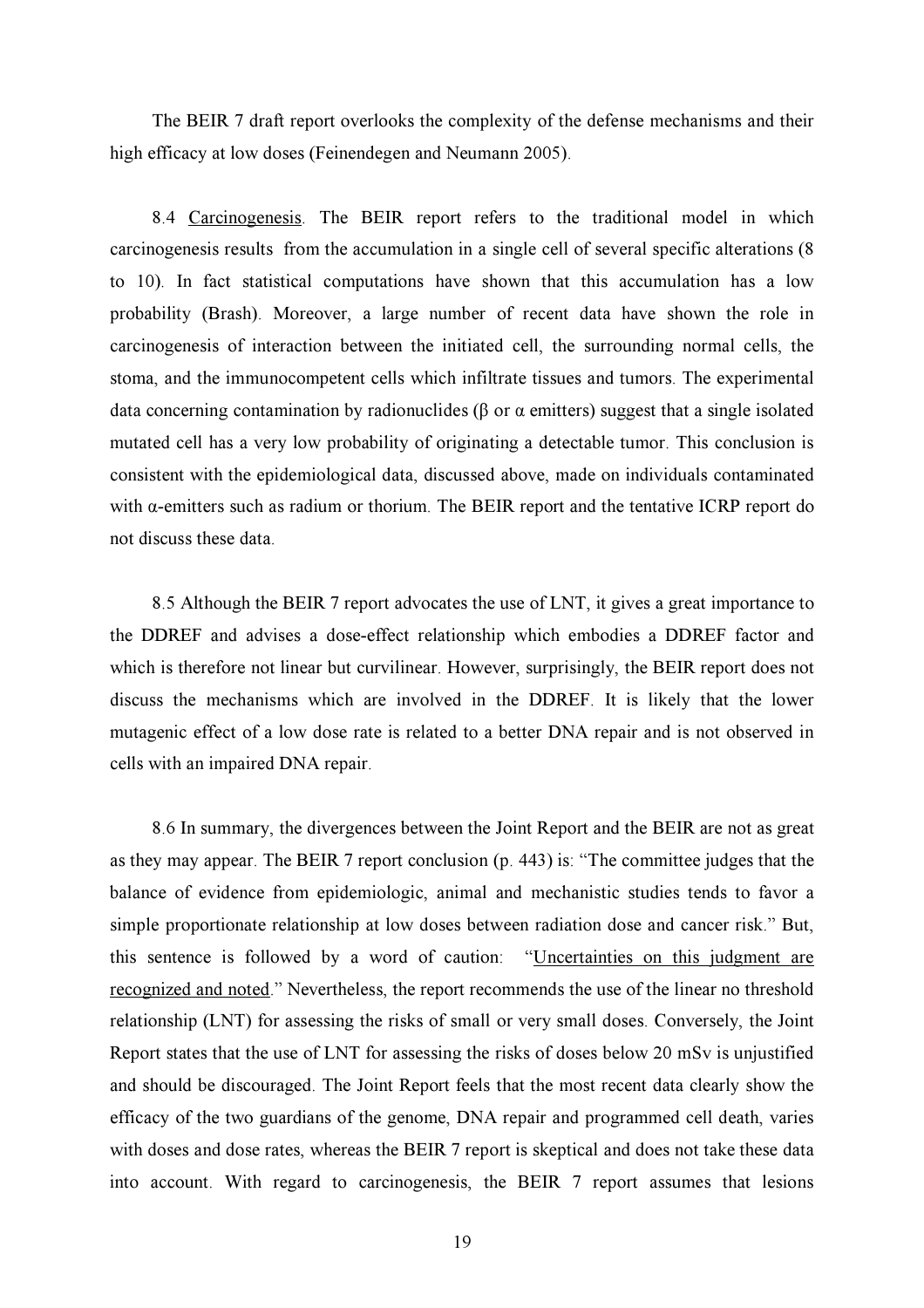accumulated in a single cell suffice to initiate a carcinogenic process. However, the Joint Report points out that the analysis of animal data and the lack of a carcinogenic effect in subjects contaminated with α-emitter nuclides is not consistent with this assumption. Moreover, several recent data show that cancer is not simply a cellular disease but also involves dysfunction of the tissue control and immunosurveillance, such as those which are observed after the death of a large proportion of cells. Therefore the basic radiobiological assumptions of the LNT are not in accordance with recent data.

#### References

- 1. Amundson SA, Do KT, Vinikoor L, et al. Stress-specific signatures: expression profiling of p53 wild-type and –null human cells. Oncogene 2005, 24: 4572-9.
- 2. Amundson SA, Grace MB, McLeland CB, et al. Human in vivo radiation-induced biomarkers : gene expression changes in radiotherapy patients. Cancer Res. 2004, 64: 6368-71.
- 3. Amundson SA, Bittner M, Fornace AJ Jr. Functional genomics as a window on radiation stress signalling. Oncogene 2003, 22: 5828-33.
- 4. Amundson SA, RA Lee, CA Koch-Paiz, ML Bittner, P Meltzer, JM Trent, AJ Fornace, Jr., Differential responses of stress genes to low dose-rate gamma irradiation. Mol Cancer Res, 2003. 1: 445-452.
- 5. Averbeck D, Testard I, Boucher D. Changing views on ionizing radiation-induced cellular effects. Journal of Low dose radiation 2005 (in press).
- 6. Bhowmick NA, Chytil A, Plieth D, et al. TGF-beta signaling in fibroblasts modulates the oncogenic potential of adjacent epithelia. Science 2004, 303: 775-7.
- 7. Bishay K, Ory K, Olivier MF, Lebeau J, Levalois C, Chevillard S. DNA damagerelated RNA expression to assess individual sensitivity to ionizing radiation.Carcinogenesis 2001, 22: 1179-83.
- 8. Boucher D, Hindo J, Averbeck D. Increased repair of gamma-induced DNA doublestrand breaks at lower dose-rate in CHO cells. Can J Physiol Pharmacol. 2004, 82: 125-32.
- 9. Brash DE. Sunlight and the onset of skin cancer. Trends Genet. 1997, 13: 410-414.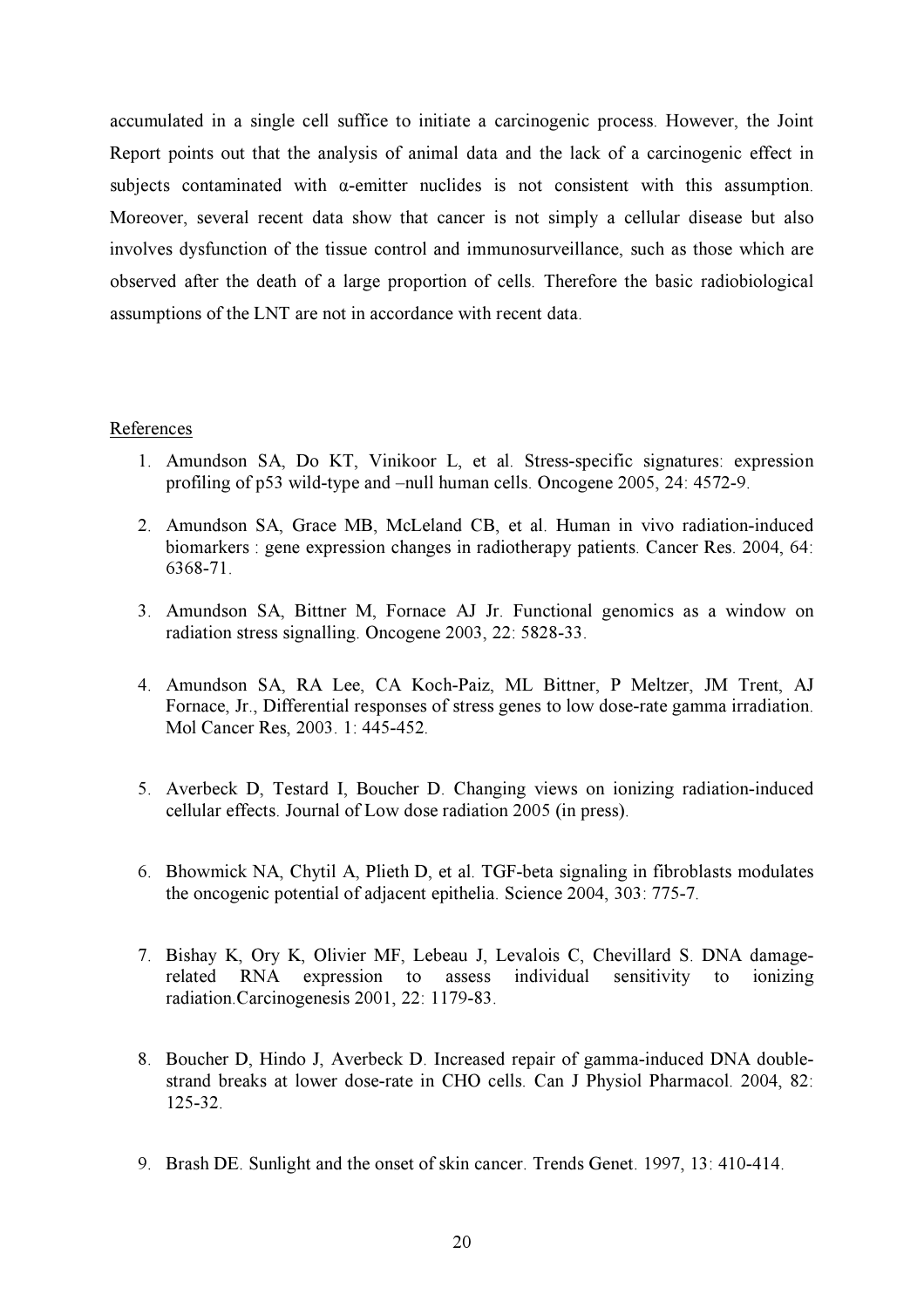- 10. Brenner DJ., Doll R., Goodhead DT. et al Cancer risk attributable to low doses of ionizing radiation : Assessing what we really know. Proc. Natl. Acad. Sci USA, 2003, 100: 13761-13766.
- 11. Cardis E, Vrijheid M, Blettner M, et al. Risk of cancer after low doses of ionising radiation : retrospective cohort study in 15 countries. Brit Med J 2005, 331: 77.
- 12. Carnes BA., Groer PG., Kotec TJ. Radium dial workers : Issues concerning dose response and modeling. Radiat. Res. 1997, 147: 707-714.
- 13. Chalmers A, Johnston P, Woodcock M, Joiner M, Marples B. PARP-1, PARP-2, and the cellular response to low doses of ionizing radiation. Int J Radiat Oncol Biol Phys, 2004, 58: 410-419.
- 14. Dikomey E, Brammer I. Relationship between cellular radiosensitivity and nonrepaired double-strand breaks studied for different growth states, dose rates and plating conditions in a normal fibroblast line. Int J Radiat Biol 2000, 76: 773-781.
- 15. Duport P. A database of cancer induction by low dose radiation in mammals : overview and initial observations. Int J Low Radiation 2003, 1: 120-131.
- 16. Euvrard S, Kanitakis J, Claudy A. Skin cancers after organ transplantation. N Engl J Med 2003, 348: 1681-1691.
- 17. Feinendegen LE, Neumann RD. Physics must join with biology in better assessing risk from low dose irradiation. Radiation Protection Dosimetry (in press 2005).
- 18. Fernet M. Ponette V., Deniaud-Alexandre E. et al. Poly (ADP-Ribrose) polymerase, a major determinant of early cell response X ionising radiation. Int J Radiat Biol 2000, 76: 73-84.
- 19. Joiner MC, Marples B, Lambin P, Short SC, Turesson I. Low-dose hypersensitivity: current status and possible mechanisms. Int J Radiat Oncol Biol Phys 2001, 49: 379- 89.
- 20. Lobrich M, Rief N, Kuhne M, Fleckenstein J, Rube C, Uder M. In vivo formation and repair of DNA double-strand breaks after computed tomography examinations. Proc Natl Acad Sci USA. 2005, 102: 8984-9.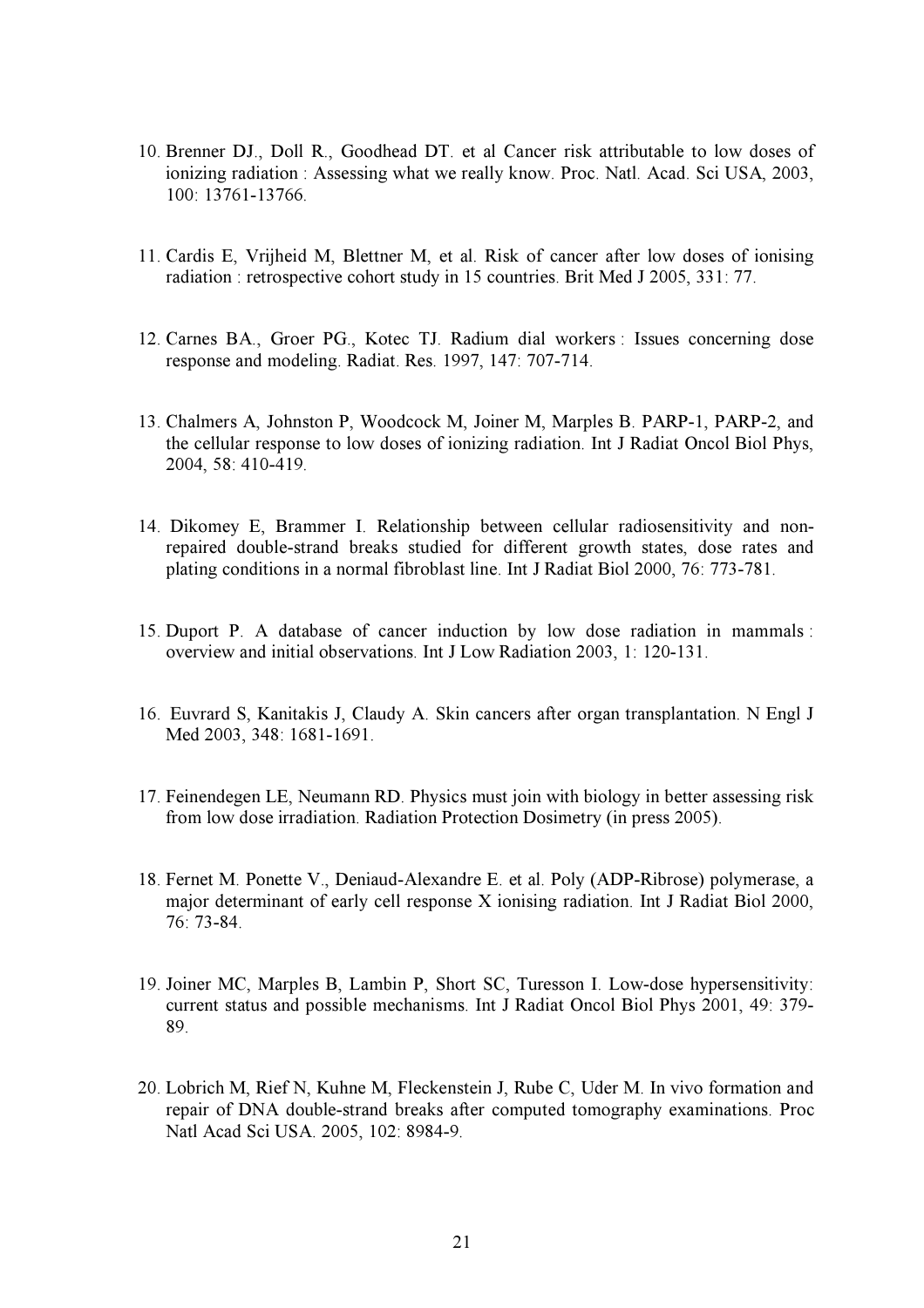- 21. Marples B., Wouters BG., Collis SJ. et al. Low-dose hyper-radiosensitivity : a consequence of ineffective cell cycle arrest of radiation-damaged G2-phase cells. Radiat. Res. 2004, 161: 247-55.
- 22. Mercier G. Berthault N., Mary J. et al. Biological detection of low radiation doses by combining results of two microarray analysis methods. Nucleic Acids Res. 2004, 32, e12 .
- 23. Miller R.C. Renders-Pehrson G. Geand CR. Hall E. Brenner DJ. The oncogenic transforming potentiel of the passage of single X particules through mammalia cell nuclei. Proc. Soc. Acad. S. USA. 1999, 96, 19-22.
- 24. Mitchell CR, Folkard M, Joiner MC. Effects of exposure to low-dose-rate (60) Co gamma rays on human tumor cells in vitro. Radiat Res 2002, 158: 311-8.
- 25. Monchaux G. Risk of fatal versus incidental lung cancer in radon-exposed rats: a reanalysis of French data. Archive of Oncology 2004, 12: 7-12.
- 26. Naumburg E, Belloco R, Cnattingius S, Hall P, Boice J.D, Ekbom A. Intrauterine exposure to diagnostic X rays and risk of childhood leukemia subtypes. Rad. Res. 2001, 156: 718-723.
- 27. Ponette V., Le Pechoux C., Deniaud-Alexandre E. et al. Hyperfast early cell response to ionising radiation. Int. J. Rad. Biol. 2000, 72: 1233-1243.
- 28. Radisky DC, Bissell MJ. Cancer. Respect thy neighbor! Science, 2004, 303: 774-775.
- 29. Redpath JL. Radiation induced neoplastic transformation in vitro: evident for a protective effect at low doses of low LET. Radiation Cancer Metastasis Rev 2004, 23: 333-339.
- 30. Rothkamm K, Kuhne M, Jeggo PA, & Lobrich M. Radiation-induced genomic rearrangements formed by nonhomologous end-joining of DNA double-strand breaks. Cancer Res 2001, 61: 3886-93.
- 31. Rothkamm K, Löbrich M. Evidence for a lack of DNA double-strand break repair in human cells exposed to very low x-ray doses. Proc Natl Acad Sci USA. 2003, 100: 5057-62.
- 32. Sancar A, Lindsey-Boltz LA, Ünsal-Kaçmaz K, Linn S. Molecular mechanisms of mammalian DNA repair and the DNA damage checkpoints. Ann Rev Biochem 2004,